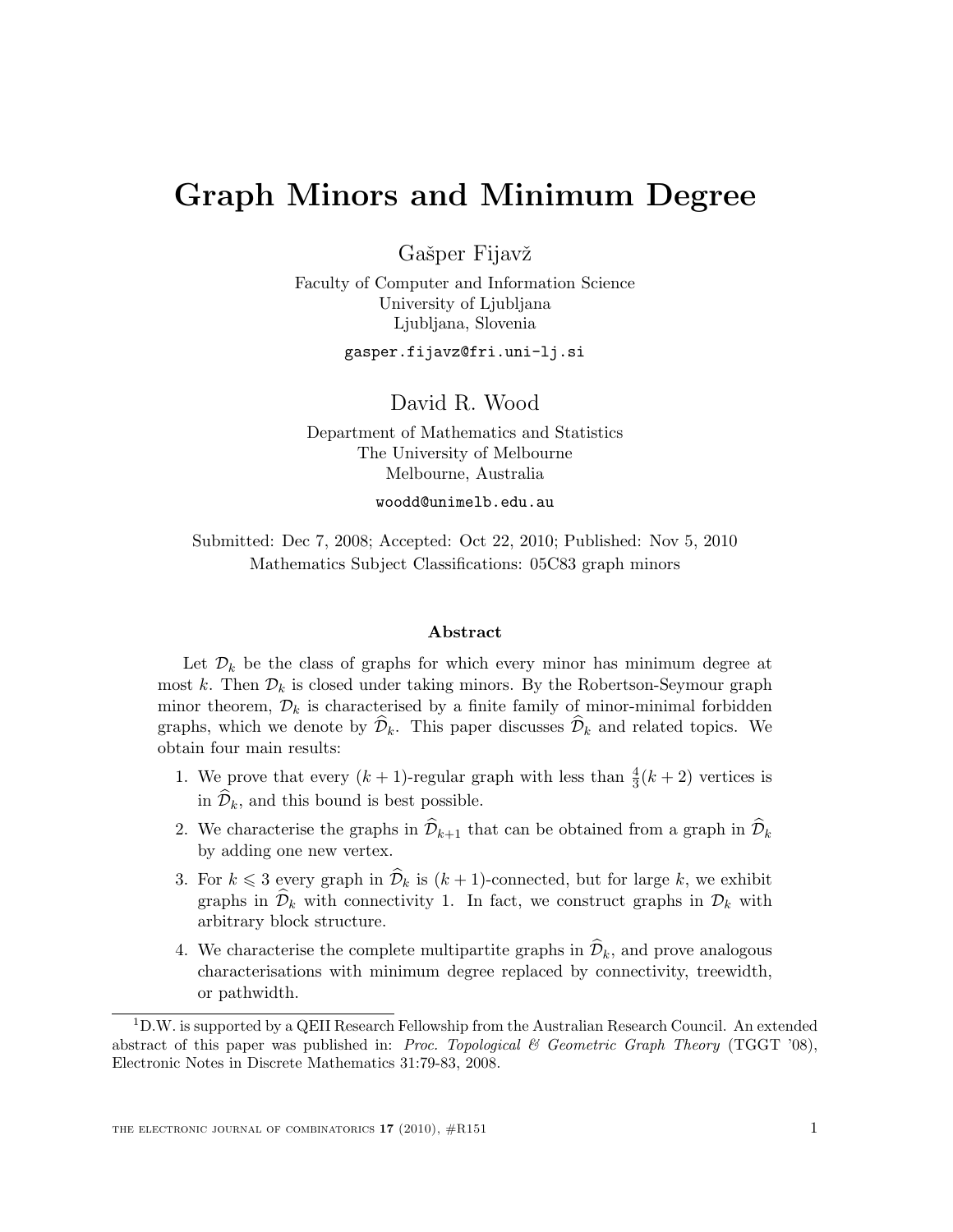## 1 Introduction

The theory of graph minors developed by Robertson and Seymour [\[25\]](#page-27-0) is one of the most important in graph theory influencing many branches of mathematics. Let  $\mathcal X$  be a minor-closed class of graphs<sup>[1](#page-1-0)</sup>. A graph G is a minimal forbidden minor of X if G is not in X but every proper minor of G is in X. Let  $\hat{\mathcal{X}}$  be the set of minimal forbidden minors of X. By the graph minor theorem of Robertson and Seymour [\[25\]](#page-27-0),  $\hat{\mathcal{X}}$  is a finite set. For various minor-closed classes the list of minimal forbidden minors is known. Most famously, if  $P$  is the class of planar graphs, then the Kuratowski-Wagner theorem states that  $\mathcal{P} = \{K_5, K_{3,3}\}.$  However, in general, determining the minimal forbidden minors for a particular minor-closed class is a challenging problem.

Let  $\delta(G)$  be the minimum degree of a graph G. Let  $\mathcal{D}_k$  be the class of graphs G such that every minor of G has minimum degree at most k. Then  $\mathcal{D}_k$  is minor-closed. Let  $\mathcal{D}_k$ be the set of minimal forbidden minors of  $\mathcal{D}_k$ . By the graph minor theorem,  $\widehat{\mathcal{D}}_k$  is finite for each k. The structure of graphs in  $\mathcal{D}_k$  is the focus of this paper. For small values of k, it is known that  $\widehat{\mathcal{D}}_0 = \{K_2\}$  and  $\widehat{\mathcal{D}}_1 = \{K_3\}$  and  $\widehat{\mathcal{D}}_2 = \{K_4\}$  and  $\widehat{\mathcal{D}}_3 = \{K_5, K_{2,2,2}\};$ see Section [2.](#page-2-0) Determining  $\widehat{\mathcal{D}}_4$  is an open problem.

The majority of this paper studies the case of general k rather than focusing on small values. Our first main result shows that, in some sense, there are many graphs in  $\widehat{\mathcal{D}}_k$ . In particular, every sufficiently small  $(k + 1)$ -regular graph is in  $\mathcal{D}_k$ . This result is proved in Section [5.](#page-10-0)

<span id="page-1-2"></span>**Theorem 1.1.** Every  $(k + 1)$ -regular graph with less than  $\frac{4}{3}(k + 2)$  vertices is in  $\hat{\mathcal{D}}_k$ . Moreover, for all  $k \equiv 1 \pmod{3}$  there is a  $(k+1)$ -regular graph on  $\frac{4}{3}(k+2)$  vertices that is not in  $\mathcal{D}_k$ .

Our second main result characterises the graphs in  $\widehat{\mathcal{D}}_{k+1}$  that can be obtained from a graph in  $\widehat{\mathcal{D}}_k$  by adding one new vertex.

<span id="page-1-1"></span>**Theorem 1.2.** Let S be a set of vertices in a graph  $G \in \mathcal{D}_k$ . Let G' be the graph obtained from G by adding one new vertex adjacent to every vertex in S. Then  $G' \in \widehat{\mathcal{D}}_{k+1}$  if and only if S is the set of vertices of degree  $k + 1$  in G.

Theorem [1.2](#page-1-1) is proved in Section [6](#page-11-0) along with various corollaries of Theorems [1.1](#page-1-2) and [1.2.](#page-1-1)

<span id="page-1-0"></span><sup>&</sup>lt;sup>1</sup>All graphs considered in this paper are undirected, simple, and finite.

To *contract* an edge vw in a graph G means to delete vw, identify v and w, and replace any parallel edges by a single edge. The contracted graph is denoted by  $G/vw$ . If  $S \subseteq E(G)$  then  $G/S$  is the graph obtained from G by contracting each edge in S (while edges in S remain in G). The graph  $G/S$  is called a contraction minor of G.

A graph  $H$  is a *minor* of a graph  $G$  if a graph isomorphic to  $H$  can be obtained from a subgraph of G by contracting edges. That is,  $H$  can be obtained from  $G$  by a sequence of edge contractions, edge deletions, or vertex deletions. For each vertex v of  $H$ , the set of vertices of G that are contracted into v is called a *branch set* of H. A class  $\mathcal X$  of graphs is *minor-closed* if every minor of every graph in  $\mathcal X$  is also in  $\mathcal{X}$ , and some graph is not in  $\mathcal{X}$ .

The join of graphs G and H, denoted by  $G * H$ , is the graph obtained by adding all possible edges between disjoint copies of G and H. Let  $\overline{G}$  denote the complement of a graph G.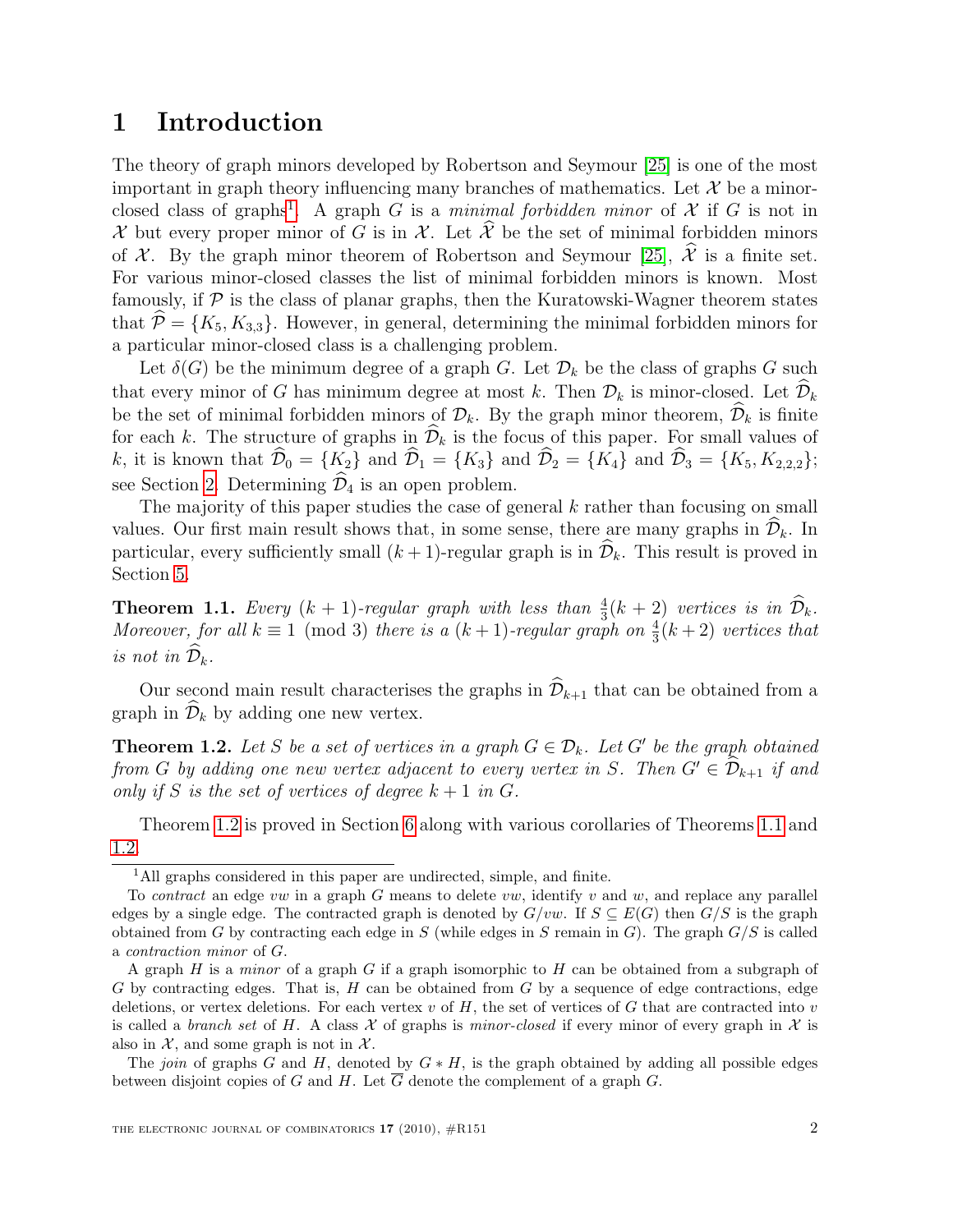It is natural to expect that graphs in  $\widehat{\mathcal{D}}_k$  are, in some sense, highly connected. For example for  $k \leq 3$  all the graphs in  $\widehat{\mathcal{D}}_k$  are  $(k + 1)$ -connected. However, this is not true in general. In Section [2](#page-2-0) we exhibit a graph in  $\widehat{\mathcal{D}}_4$  with connectivity 1. In fact, our third main result, proved in Section [7,](#page-12-0) constructs graphs in  $\hat{\mathcal{D}}_k$  ( $k \geq 9$ ) with arbitrary block structure.

**Theorem 1.3.** Let  $T$  be the block decomposition tree of some graph. Then for some  $k$ ,  $T$ is the block decomposition tree of some graph in  $\widehat{\mathcal{D}}_k$ .

A complete characterisation of graphs in  $\widehat{\mathcal{D}}_k$  is probably hopeless. So it is reasonable to restrict our attention to particular subsets of  $\hat{\mathcal{D}}_k$ . A graph is *complete c-partite* if the vertices can be c-coloured so that two vertices are adjacent if and only if they have distinct colours. Let  $K_{n_1,n_2,\dots,n_c}$  be the complete c-partite graph with  $n_i$  vertices in the *i*-th colour class. Since every graph in  $\widehat{\mathcal{D}}_k$  for  $k \leq 3$  is complete multipartite, it is natural to consider the complete multipartite graphs in  $\widehat{\mathcal{D}}_k$ . Our fourth main result characterises the complete multipartite graphs in  $\mathcal{D}_k$ .

<span id="page-2-1"></span>**Theorem 1.4.** For all  $k \geq 1$ , a complete multipartite graph G is in  $\widehat{\mathcal{D}}_k$  if and only if for some  $b \geq a \geq 1$  and  $p \geq 2$ ,

$$
G=K_{a,\underbrace{b,\ldots,b}_{p}}\ ,
$$

such that  $k + 1 = a + (p - 1)b$  and if  $p = 2$  then  $a = b$ .

Theorem [1.4](#page-2-1) is proved in Section [8.](#page-19-0) Moreover, we prove that the same characterisation holds for the minimal forbidden complete multipartite minors for the class of graphs for which every minor has connectivity at most  $k$ . And Theorem [8.9](#page-24-0) is an analogous result for graphs of treewidth at most  $k$  and pathwidth at most  $k$ .

Finally, note that our results can be interpreted in terms of the *contraction degeneracy* of a graph  $G$ , which is defined to be the maximum, taken over all minors  $H$  of  $G$ , of the minimum degree of H. Thus,  $G \in \hat{\mathcal{D}}_k$  if and only if the contraction degeneracy of G is at most k. See  $[2, 3, 18, 31, 32]$  $[2, 3, 18, 31, 32]$  $[2, 3, 18, 31, 32]$  $[2, 3, 18, 31, 32]$  $[2, 3, 18, 31, 32]$  for results about the computational complexity of determining the contraction degeneracy, and its relation to lower bounds on treewidth.

## <span id="page-2-0"></span>2 Basics and Small Values of k

This section gives some basic results about  $\widehat{\mathcal{D}}_k$  and reviews what is known about  $\widehat{\mathcal{D}}_k$  for small values of k. We have the following characterisation of graphs in  $\mathcal{D}_k$ .

<span id="page-2-2"></span>**Lemma 2.1.**  $G \in \widehat{\mathcal{D}}_k$  if and only if

(D1)  $\delta(G) = k + 1$ ,

(D2) every proper contraction minor of G has minimum degree at most  $k$ ,

(D3) G is connected, and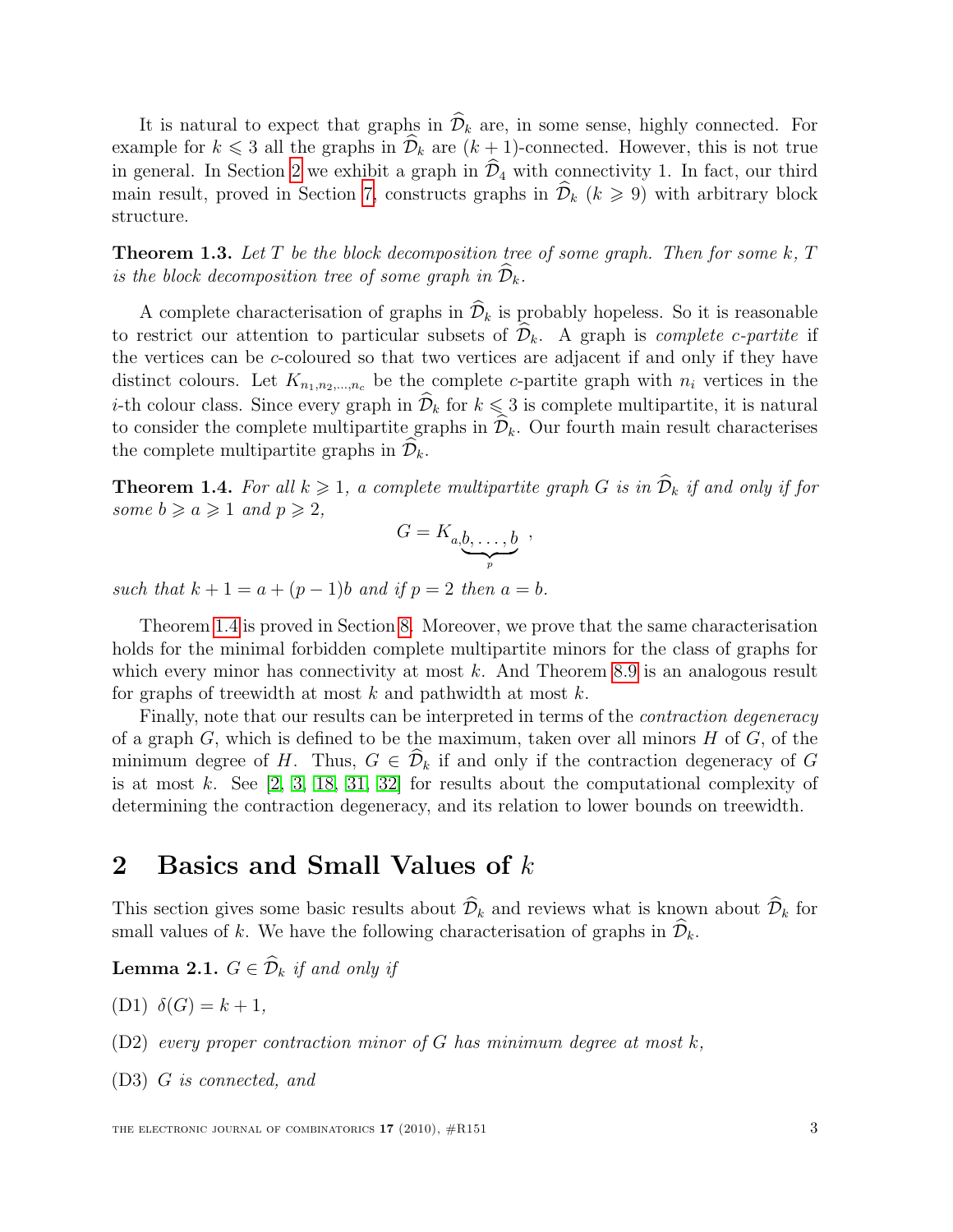#### (D4) no two vertices both with degree at least  $k+2$  are adjacent in G.

*Proof.* ( $\implies$ ) Suppose that  $G \in \widehat{\mathcal{D}}_k$ . That is,  $\delta(G) \geq k+1$  and every minor of G has minimum degree at most  $k$ . In particular, every contraction minor of  $G$  has minimum degree at most k, thus proving  $(D2)$ . If G is not connected then each component of G is a proper minor with minimum degree  $k + 1$ . This contradiction proves (D3). If adjacent vertices v and w both have degree at least  $k + 2$ , then  $G - vw$  is a proper minor of G with minimum degree at least  $k + 1$ . This contradiction proves  $(D4)$ . In particular, some vertex has degree  $k + 1$ . Thus  $\delta(G) = k + 1$  and (D1) holds.

 $(\Leftarrow)$  Suppose that conditions (D1)–(D4) hold. Suppose on the contrary that some proper minor of G has minimum degree at least  $k + 1$ . Let H be such a minor with the maximum number of edges. Since  $G$  is connected,  $H$  can be obtained by edge contractions and edge deletions only. (Deleting a non-isolated vertex  $v$  can be simulated by contracting one edge and deleting the other edges incident to v.) Condition  $(D4)$  implies that every edge has an endpoint with degree  $k + 1$ , implying that every proper subgraph of G has minimum degree at most k. Hence at least one edge of G was contracted in the construction of  $H$ . Since  $H$  was chosen with the maximum number of edges, no edges were deleted in the construction of  $H$ . That is,  $H$  is a contraction minor. Condition  $(D2)$  implies that H has minimum degree at most k. This contradiction proves that every proper minor of G has minimum degree at most  $k$ . Thus condition  $(D1)$  implies that  $G \in \widehat{\mathcal{D}}_k$ .  $\Box$ 

Observe that Lemma [2.1](#page-2-2) immediately implies that for all  $k \geqslant 0$ ,

<span id="page-3-1"></span>
$$
K_{k+2} \in \mathcal{D}_k \tag{1}
$$

Now consider small values of k. Observe that  $\mathcal{D}_0$  is the class of edgeless graphs, and  $\widehat{\mathcal{D}}_0 = \{K_2\}.$  Similarly  $\mathcal{D}_1$  is the class of forests, and  $\widehat{\mathcal{D}}_1 = \{K_3\}.$  Graphs in  $\mathcal{D}_2$  are often called *series-parallel.*  $\widehat{\mathcal{D}}_2$  and  $\widehat{\mathcal{D}}_3$  are easily determined; see Figure [1.](#page-3-0)



<span id="page-3-0"></span>Figure 1: Graphs in  $\widehat{\mathcal{D}}_2$  and  $\widehat{\mathcal{D}}_3$ .

#### Proposition 2.2.  $\widehat{\mathcal{D}}_2 = \{K_4\}.$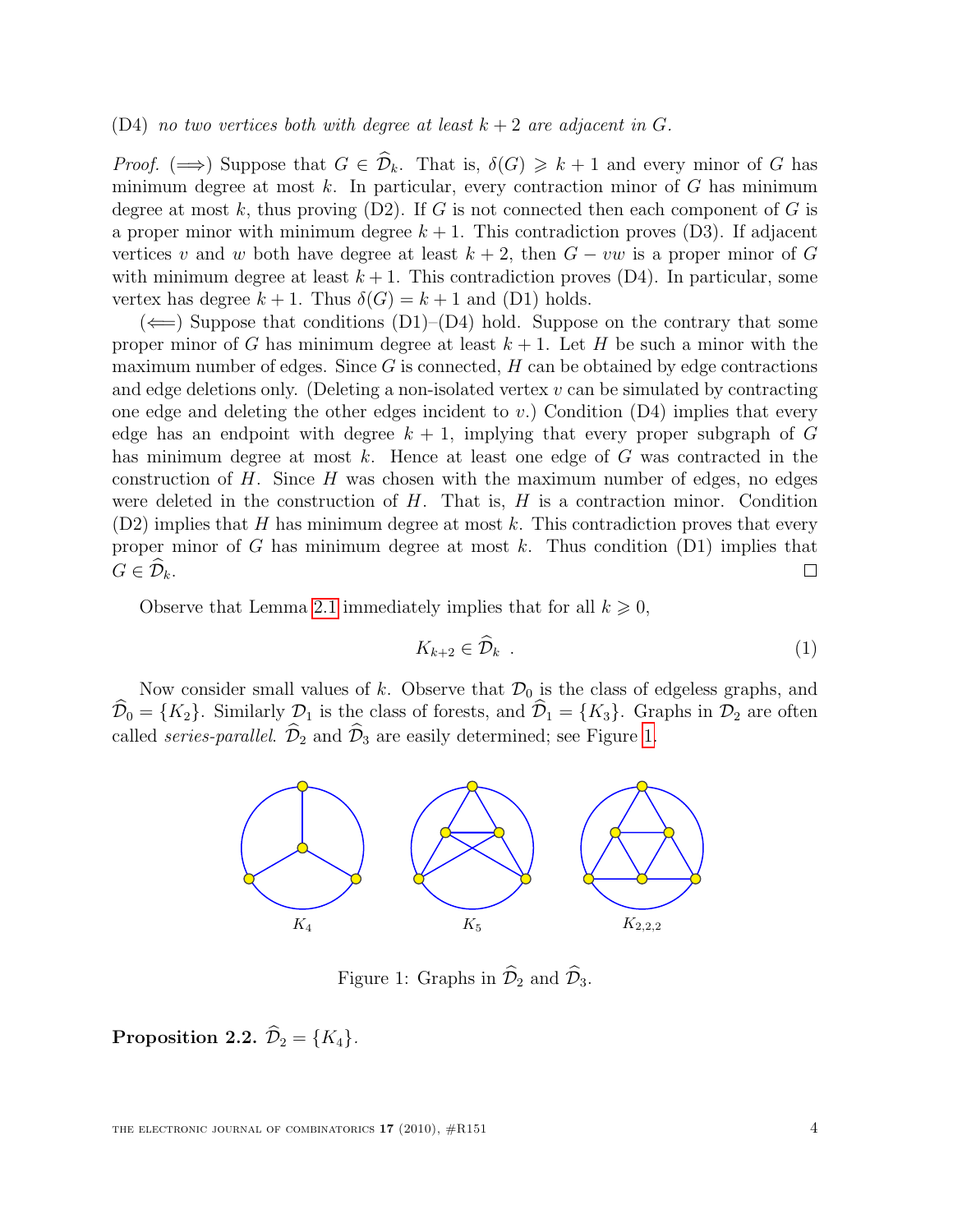*Proof.* By [\(1\)](#page-3-1),  $K_4 \in \hat{\mathcal{D}}_2$ . Consider  $G \in \hat{\mathcal{D}}_2$ . By Lemma [2.1,](#page-2-2) G has minimum degree 3. Dirac [\[9\]](#page-26-1) proved that every graph with minimum degree at least 3 contains a  $K_4$ -minor; also see [\[16,](#page-26-2) [27,](#page-27-3) [33,](#page-28-1) [34\]](#page-28-2). Thus G contains a  $K_4$ -minor. If  $G \not\cong K_4$ , then the  $K_4$ -minor in G is not proper, implying  $G \notin \widehat{D}_2$  by Lemma [2.1.](#page-2-2) Hence  $G \cong K_4$ .  $\Box$ 

### Proposition 2.3.  $\hat{\mathcal{D}}_3 = \{K_5, K_{2,2,2}\}.$

*Proof.* By [\(1\)](#page-3-1),  $K_5 \in \hat{\mathcal{D}}_3$ . Since  $K_{2,2,2}$  is planar, every proper minor of  $K_{2,2,2}$  is a planar graph on at most five vertices, which by Euler's Formula, has a vertex of degree at most 3. Thus  $K_{2,2,2} \in \mathcal{D}_3$ .

Consider  $G \in \widehat{\mathcal{D}}_3$ . By Lemma [2.1,](#page-2-2) G has minimum degree 4. In [A](#page-28-3)ppendix A we prove that every graph with minimum degree at least 4 contains a 4-connected minor<sup>[2](#page-4-0)</sup>. Halin and Jung [\[17\]](#page-26-3) proved that every 4-connected graph contains  $K_5$  or  $K_{2,2,2}$  as a minor. Thus G contains  $K_5$  or  $K_{2,2,2}$  as a minor. Suppose on the contrary that G is isomorphic to neither  $K_5$  nor  $K_{2,2,2}$ . Then G contains  $K_5$  or  $K_{2,2,2}$  as a proper minor. Thus G contains a proper minor with minimum degree 4, implying  $G \notin \mathcal{D}_4$  by Lemma [2.1.](#page-2-2) Hence G is isomorphic to  $K_5$  or  $K_{2,2,3}$ . isomorphic to  $K_5$  or  $K_{2,2,2}$ .

Determining  $\widehat{\mathcal{D}}_4$  is an open problem. But we do know nine graphs in  $\widehat{\mathcal{D}}_4$ , as illustrated in Figure [2.](#page-5-0) One of these graphs is the *icosahedron I*, which is the unique  $5$ -regular planar triangulation (on twelve vertices). Mader [\[21\]](#page-27-4) proved that every planar graph with minimum degree 5 contains  $I$  as a minor. More generally, Mader [\[21\]](#page-27-4) proved that every graph with minimum degree at least 5 contains a minor in  $\{K_6, I, C_5 * \overline{K_3}, K_{2,2,2,1} - e\}$ , where e is an edge incident to the degree-6 vertex in  $K_{2,2,2,1}$ . However, since  $K_{2,2,2,1}$  – e has a degree-4 vertex, it is not in  $\mathcal{D}_4$ . Fijavž [\[11\]](#page-26-4) proved that every graph on at most 9 vertices with minimum degree at least 5 contracts to  $K_6$ ,  $K_{2,2,2,1}$  or  $C_5 * \overline{K_3}$ . The graphs  $G_1$  and  $G_2$  are discussed further in Section [3.](#page-6-0) The graphs  $D_1$  and  $D_3$  are due to Fijavž [\[11\]](#page-26-4), while  $D_2$  is due to Mader [\[21\]](#page-27-4). Note that  $D_1$ ,  $D_2$  and  $D_3$  are not 5-connected. In fact,  $D_3$  has a cut-vertex. It is an example of a more general construction given in Section [7.](#page-12-0) In the language used there,  $D_3$  is obtained from two copies of the single-horned graph  $G_{5,4}$  by identifying the two horns.

# Proposition 2.4. { $K_6$ ,  $I, C_5 * \overline{K_3}$ ,  $K_{1,2,2,2}$ ,  $G_1, G_2, D_1, D_2, D_3$ }  $\subseteq \widehat{\mathcal{D}}_4$ .

Proof. This result was verified by computer. (The code is available from the authors upon request.) We now give manual proofs for some of these graphs.

 $K_6 \in \mathcal{D}_4$  by [\(1\)](#page-3-1).

I is not in  $\mathcal{D}_4$  since it is 5-regular. Every proper minor of I is planar with at most eleven vertices. By Euler's Formula, every such graph has minimum degree at most 4, and is thus in  $\mathcal{D}_4$ . Hence  $I \in \widehat{\mathcal{D}}_4$ .

<span id="page-4-0"></span><sup>2</sup>This result was attributed by Maharry [\[23\]](#page-27-5) to Halin and Jung [\[17\]](#page-26-3). While the authors acknowledge their less than perfect understanding of German, Halin and Jung actually proved that every 4-connected graph contains  $K_5$  or  $K_{2,2,2}$  as a minor. This is confirmed by Tutte's review of the Halin and Jung paper in MathSciNet.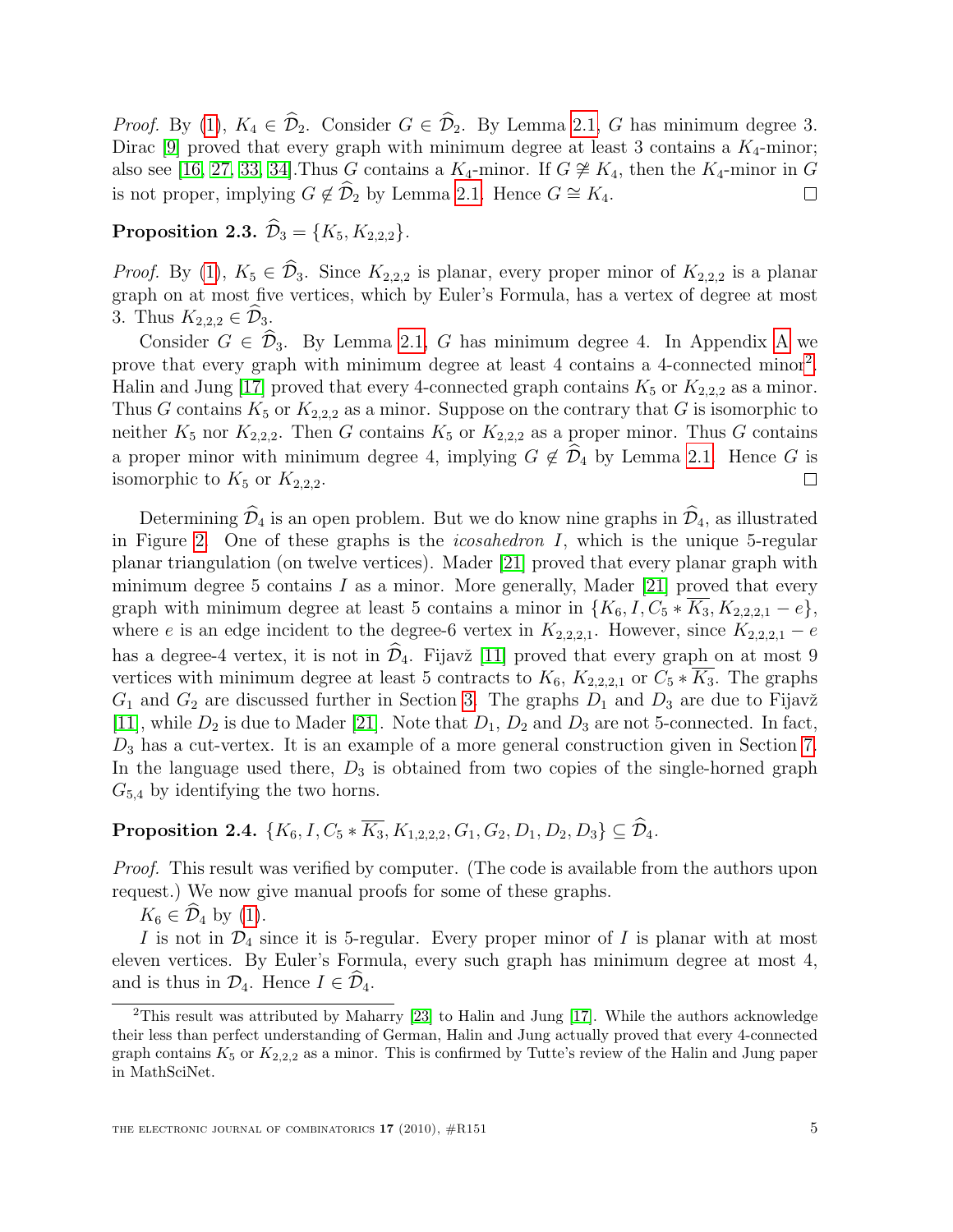

<span id="page-5-0"></span>Figure 2: The known graphs in  $\widehat{\mathcal{D}}_4$ ; vertices with degree more than 5 are highlighted.

We now prove that  $C_5 * \overline{K_3} \in \mathcal{D}_4$ . Since  $C_5 * \overline{K_3}$  is 5-regular, conditions (D1), (D3) and (D4) hold in Lemma [2.1.](#page-2-2) Suppose that  $C_5 * \overline{K_3}$  contains a proper contraction minor H with  $\delta(H) \geq 5$ . Thus  $|V(H)| \geq 6$ , and H was obtained by at most two edge contractions. Since every edge of  $C_5 * \overline{K_3}$  is in a triangle with a degree-5 vertex, H was obtained by exactly two edge contractions. Since each edge in the  $C_5$  part of  $C_5 * \overline{K_3}$  is in three triangles, no edge in the  $C_5$  part was contracted. Thus one contracted edge was vw where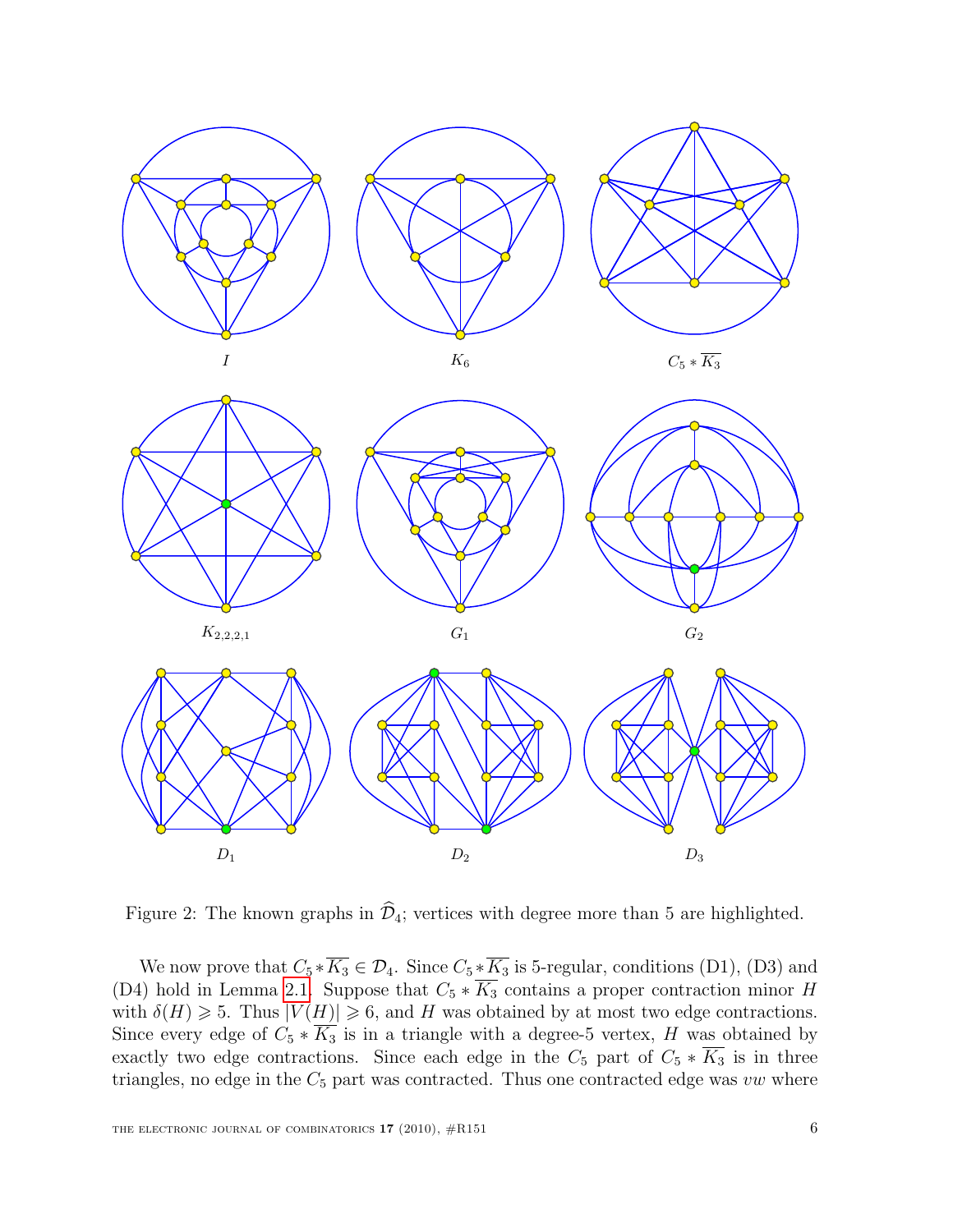$v \in C_5$  and  $w \in \overline{K_3}$ . Observe that vw is in two triangles vwx and vwy, where x and y are the neighbours of v in  $C_5$ . Since both x and y have degree 4 in  $G/vw$ , some edge incident to x and some edge incident to y is contracted in  $H$ . This is impossible since x and y are not adjacent, and only one contraction besides vw is allowed. This contradiction proves that every proper contraction minor of  $G$  has minimum degree at most 4. Thus condition (D2) holds for  $C_5 * \overline{K_3}$ , and  $C_5 * \overline{K_3} \in \mathcal{D}_4$ .

That  $K_{1,2,2,2}$  is in  $\widehat{\mathcal{D}}_4$  follows from Theorem [8.4](#page-21-0) with  $a = 1$  and  $b = 2$  and  $p = 3$ .

We now prove that  $D_3 \in \mathcal{D}_4$ . Observe that conditions (D1), (D3) and (D4) in Lemma [2.1](#page-2-2) hold for  $D_3$ . Suppose that  $D_3$  contains a proper contraction minor H with  $\delta(H) \geq 5$ . Thus  $H = D_3/S$  for some  $S \subseteq E(G)$  such that  $|V(H)| = 13 - |S|$ . Let v be the cut-vertex in  $D_3$ . Let  $G_1$  and  $G_2$  be the subgraphs of  $D_3$  such that  $D_3 = G_1 \cup G_2$  where  $V(G_1) \cap V(G_2) = \{v\}.$  Let  $S_i := S \cap E(G_i)$ . We have  $|S_i| \leq |V(G_i)| - 1 = 6$ . Every edge of  $D_3$  is in a triangle with a vertex distinct from v. Thus, if  $|S_i| = 1$  then some vertex in H has degree at most 4, which is a contradiction. If  $2 \leq |S_i| \leq 5$  then  $G_i/S$  has at least two and at most five vertices, and every vertex in  $G_i/S$  (except possibly v) has degree at most 4, which is a contradiction. Thus  $|S_i| \in \{0,6\}$ . Now  $|S_1| + |S_2| = |S| \le 7$ , as otherwise H has at most five vertices. Thus  $|S_1| = 0$  and  $|S_2| = 6$  without loss of generality. Hence  $H \cong G_1$ , in which v has degree 4, which is a contradiction. Thus condition (D2) holds for  $D_3$ . Hence  $D_3 \in \mathcal{D}_4$ .  $\Box$ 

## <span id="page-6-0"></span>3 A General Setting

The following general approach for studying minor-closed class was introduced by Fijavž [\[11\]](#page-26-4). A graph parameter is a function f that assigns a non-negative integer  $f(G)$  to every graph G, such that for every integer k there is some graph G for which  $f(G) \geq k$ . Examples of graph parameters include minimum degree  $\delta$ , maximum degree  $\Delta$ , (vertex-) connectivity  $\kappa$ , edge-connectivity  $\lambda$ , chromatic number  $\chi$ , clique number  $\omega$ , independence number  $\alpha$ , treewidth tw, and pathwidth pw; see [\[8\]](#page-26-5) for definitions.

For a graph parameter f and a graph G, let  $\widehat{f}(G)$  be the maximum of  $f(H)$  taken over all minors H of G. Then  $\hat{f}$  also is a graph parameter<sup>[3](#page-6-1)</sup>. For example,  $\hat{\omega}(G)$  is the order of the largest clique minor in  $G$  of the called the Hadwiger number of  $G$ . Let the largest clique minor in  $G$ , often called the *Hadwiger number* of  $G$ . Let

$$
\mathcal{X}_{f,k} := \{G : \widehat{f}(G) \leq k\} \ .
$$

That is,  $\mathcal{X}_{f,k}$  is the class of graphs G such that  $f(H) \leq k$  for every minor H of G. Then  $\mathcal{X}_{f,k}$  is minor-closed, and the set  $\widehat{\mathcal{X}}_{f,k}$  of minimal forbidden minors is finite.

We have the following characterisation of graphs in  $\mathcal{X}_{f,k}$ , analogous to Lemma [2.1.](#page-2-2)

<span id="page-6-2"></span>**Lemma 3.1.**  $G \in \widehat{\mathcal{X}}_{f,k}$  if and only if  $f(G) \geq k+1$  and every proper minor H of G has  $f(H) \leqslant k$ .

<span id="page-6-1"></span><sup>&</sup>lt;sup>3</sup>Let  $\overline{f}(G)$  be the minimum of  $f(H)$  where G is a minor of H. Then the class of graphs G with  $\overline{f}(G) \leq k$  is minor-closed, and we can ask the same questions for  $\overline{f}$  as for  $\hat{f}$ . For example, the minor crossing number [\[4,](#page-26-6) [5,](#page-26-7) [6\]](#page-26-8) fits into this framework.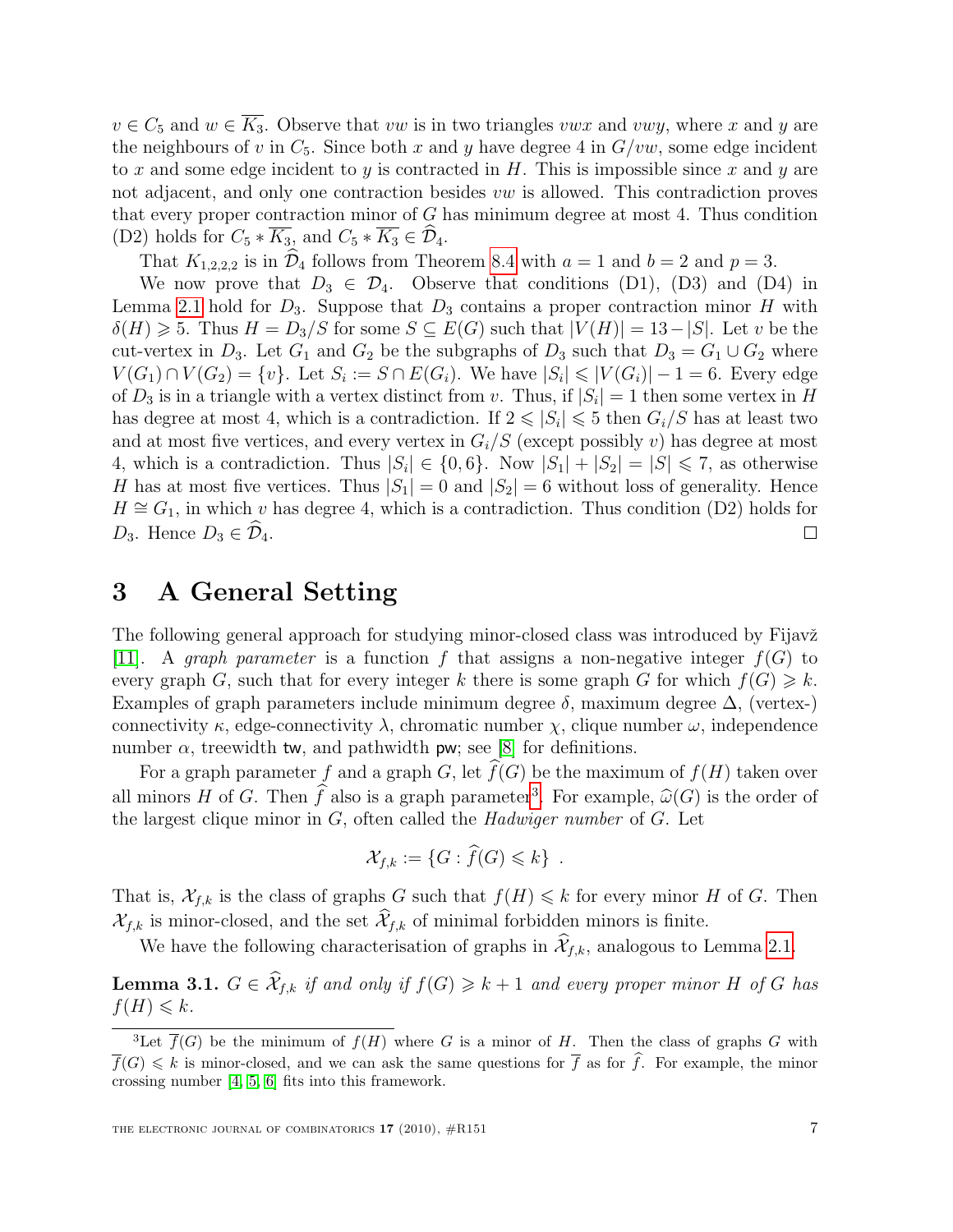*Proof.* By definition,  $G \in \widehat{\mathcal{X}}_{f,k}$  if and only if  $G \notin \mathcal{X}_{f,k}$  but every proper minor of G is in  $\mathcal{X}_{f,k}$ . That is, there exists a minor H of G with  $f(H) \geq k+1$ , but every proper minor H of G has  $f(H) \leq k$ . Thus the only minor H of G with  $f(H) \geq k+1$  is G itself.  $\Box$ 

<span id="page-7-0"></span>**Lemma 3.2.** Let  $\alpha$  and  $\beta$  be graph parameters such that  $\alpha(G) \leq \beta(G)$  for every graph G. Then  $\mathcal{X}_{\beta,k} \subseteq \mathcal{X}_{\alpha,k}$  and  $\{G : G \in \widehat{\mathcal{X}}_{\beta,k}, \alpha(G) \geq k+1\} \subseteq \widehat{\mathcal{X}}_{\alpha,k}$ .

*Proof.* For the first claim, let G be a graph in  $\mathcal{X}_{\beta,k}$ . Then  $\beta(H) \leq k$  for every minor H of G. By assumption,  $\alpha(H) \leq \beta(H) \leq k$ . Hence  $G \in \mathcal{X}_{\alpha,k}$ , implying  $\mathcal{X}_{\beta,k} \subseteq \mathcal{X}_{\alpha,k}$ .

For the second claim, suppose that  $G \in \mathcal{X}_{\beta,k}$  and  $\alpha(G) \geq k+1$ . By Lemma [3.1](#page-6-2) applied to  $\beta$ ,  $\beta(G) \geq k+1$  and every proper minor H of G has  $\beta(H) \leq k$ . By assumption,  $\alpha(H) \leq \beta(H) \leq k$ . Since  $\alpha(G) \geq k+1$ , Lemma [3.1](#page-6-2) applied to  $\alpha$  implies that  $G \in \widehat{\mathcal{X}}_{\alpha,k}$ .  $\Box$ 

Recall that  $\delta$  and  $\kappa$  are the graph parameters minimum degree and connectivity. Observe that  $\mathcal{D}_k = \mathcal{X}_{\delta,k}$ . Let

$$
\mathcal{C}_k := \mathcal{X}_{\kappa,k}
$$

be the class of graphs for which every minor has connectivity at most k. For  $k \leq 3$ , we have  $\mathcal{C}_k = \mathcal{D}_k$  and  $\widehat{\mathcal{C}}_k = \widehat{\mathcal{D}}_k$ . That is,  $\widehat{\mathcal{C}}_1 = \{K_3\}$ ,  $\widehat{\mathcal{C}}_2 = \{\tilde{K}_4\}$ , and  $\widehat{\mathcal{C}}_3 = \{K_5, K_{2,2,2}\}.$ Determining  $\widehat{C}_4$  is an open problem; Fijavž [\[11\]](#page-26-4) conjectured that  $\widehat{C}_4 = \{K_6, I, C_5 *$  $\overline{K_3}, K_{1,2,2,2}, G_1, G_2$ .

Dirac [\[10\]](#page-26-9) proved that every 5-connected planar graph contains the icosahedron as a minor (which, as mentioned earlier, was generalised by Mader [\[21\]](#page-27-4) for planar graphs of minimum degree 5). Thus the icosahedron is the only planar graph in  $\hat{C}_4$ . Fijavž [\[12\]](#page-26-10) determined the projective-planar graphs in  $\widehat{C}_4$  to be  $\{K_6, I, G_1, G_2\}$ . Fijavž [\[14\]](#page-26-11) determined the toroidal graphs in  $\widehat{C}_5$  to be  $\{K_7, K_{2,2,2,2}, K_{3,3,3}, K_9 - C_9\}$ . See [\[13,](#page-26-12) [15\]](#page-26-13) for related results. Also relevant is the large body of literature on contractibility; see the surveys [\[19,](#page-27-6) [22\]](#page-27-7).

Let

$$
\mathcal{T}_k:=\{G:\mathsf{tw}(G)\leqslant k\}\quad \text{ and }\mathcal{P}_k:=\{G:\mathsf{pw}(G)\leqslant k\}
$$

respectively be the classes of graphs with treewidth and pathwidth at most  $k$ . Since treewidth and pathwidth are minor-closed,  $\mathcal{T}_k = \mathcal{X}_{tw,k}$  and  $\mathcal{P}_k = \mathcal{X}_{pw,k}$ . We have

$$
\kappa(G) \leqslant \delta(G) \leqslant \mathsf{tw}(G) \leqslant \mathsf{pw}(G)
$$

for every graph  $G$ ; see [\[1,](#page-25-1) [8\]](#page-26-5). Thus Lemma [3.2](#page-7-0) implies that

<span id="page-7-3"></span><span id="page-7-2"></span><span id="page-7-1"></span>
$$
\mathcal{P}_k \subseteq \mathcal{T}_k \subseteq \mathcal{D}_k \subseteq \mathcal{C}_k,
$$

and

$$
\{G : G \in \widehat{\mathcal{D}}_k, \kappa(G) \geq k+1\} \subseteq \widehat{\mathcal{C}}_k \tag{2}
$$

$$
\{G : G \in \widehat{T}_k, \delta(G) \geq k+1\} \subseteq \widehat{\mathcal{D}}_k \tag{3}
$$

$$
\{G : G \in \widehat{\mathcal{P}}_k, \text{tw}(G) \geq k+1\} \subseteq \widehat{\mathcal{I}}_k. \tag{4}
$$

Thus the  $(k + 1)$ -connected graphs that we show are in  $\widehat{\mathcal{D}}_k$  are also in  $\widehat{\mathcal{C}}_k$ . In particular, Theorem [1.1](#page-1-2) implies: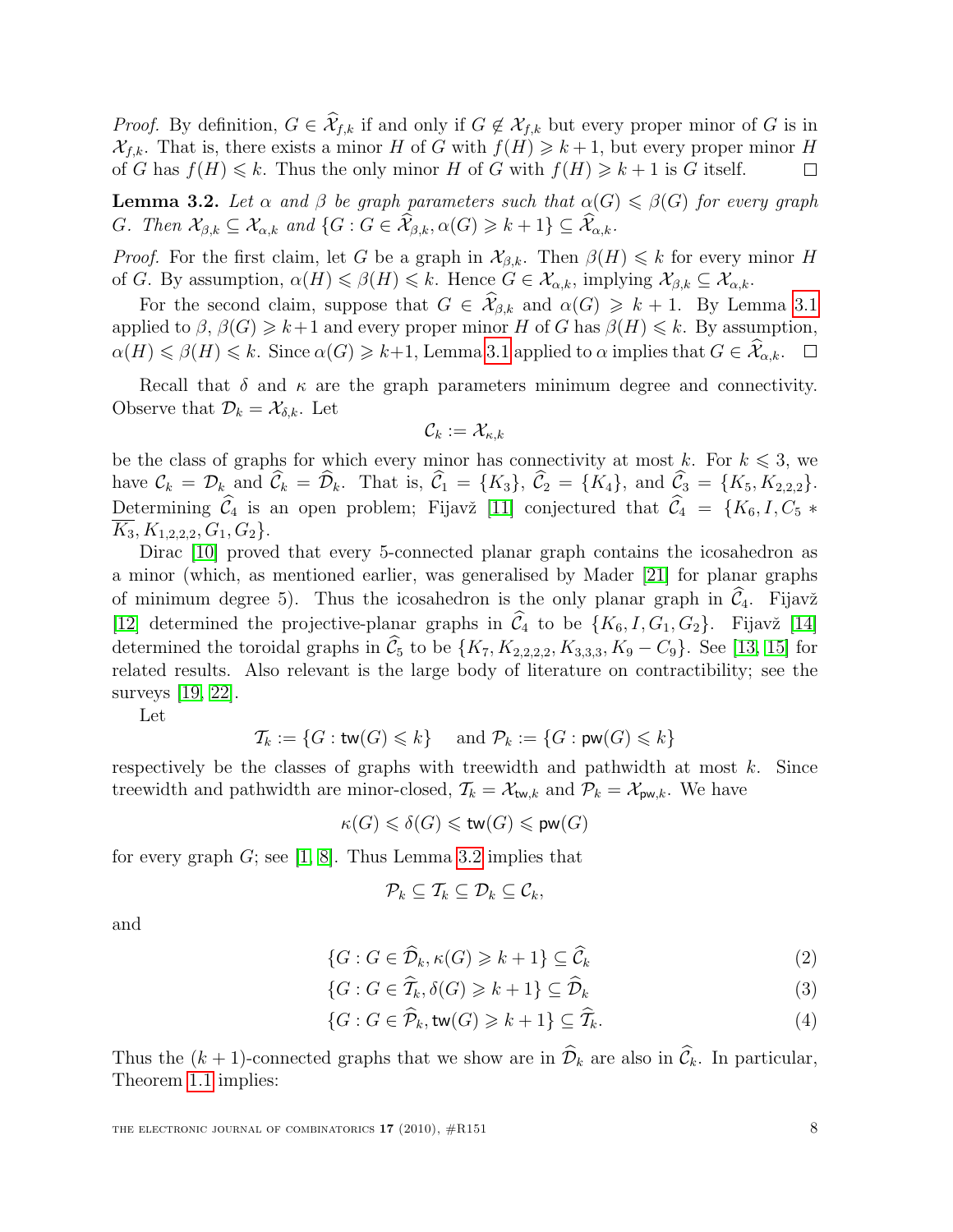**Theorem 3.3.** Every  $(k + 1)$ -connected  $(k + 1)$ -regular graph with less than  $\frac{4}{3}(k + 2)$ vertices is in  $\widehat{\mathcal{C}}_k$ .

The relationship between  $\widehat{\mathcal{C}}_k$  and  $\widehat{\mathcal{D}}_k$  is an interesting open problem.

**Open Problem 3.4.** Is  $\widehat{\mathcal{C}}_k \subseteq \widehat{\mathcal{D}}_k$  for all k? Is  $\widehat{\mathcal{C}}_k = \{G : G \in \widehat{\mathcal{D}}_k, \kappa(G) = k+1\}$  for all k?

Note that  $\widehat{\mathcal{D}}_4 \neq \widehat{\mathcal{C}}_4$  since there are graphs in  $\widehat{\mathcal{D}}_4$  with connectivity 1; see Section [7.](#page-12-0)

#### 4 General Values of k

Let G be a graph. A vertex of G is *low-degree* if its degree equals the minimum degree of G. A vertex of G is high-degree if its degree is greater than the minimum degree of G. Recall that every graph in  $\widehat{\mathcal{D}}_k$  has minimum degree  $k + 1$ . Thus a vertex of degree  $k + 1$ in a graph in  $\widehat{\mathcal{D}}_k$  is low-degree; every other vertex is high-degree. Lemma [2.1](#page-2-2) implies that for every graph  $G \in \widehat{\mathcal{D}}_k$ , the high-degree vertices in G form an independent set.

<span id="page-8-1"></span>**Proposition 4.1.** Every graph  $G \in \widehat{\mathcal{D}}_k$  has at least  $k + 2$  low-degree vertices (of degree  $k + 1$ ).

*Proof.* Suppose on the contrary that G has at most  $k + 1$  low-degree vertices. By Lemma [2.1,](#page-2-2) each high-degree vertex is only adjacent to low-degree vertices. Since a highdegree vertex has degree at least  $k + 2$ , there are no high-degree vertices. Thus G has at most  $k+1$  vertices. Thus G has maximum degree at most k, which is a contradiction.  $\Box$ 

For a set S of vertices in a graph G, a common neighbour of S is a vertex in  $V(G) - S$ that is adjacent to at least two vertices in  $S$ . A *common neighbour* of an edge vw is a common neighbour of  $\{v, w\}$ . Common neighbours are important because of the following observation.

<span id="page-8-0"></span>**Observation 4.2.** Let vw be an edge of a graph G with p common neighbours. Let H be the graph obtained from  $G$  by contracting vw into a new vertex x. Then

$$
\deg_H(x) = \deg_G(v) + \deg_G(w) - p - 2.
$$

For every common neighbour y of vw,

$$
\deg_H(y) = \deg_G(y) - 1.
$$

For every other vertex  $z \text{ of } H$ ,

$$
\deg_H(z) = \deg_G(z).
$$

**Proposition 4.3.** For every graph  $G \in \widehat{\mathcal{D}}_k$ , every edge vw of G has a low-degree common neighbour.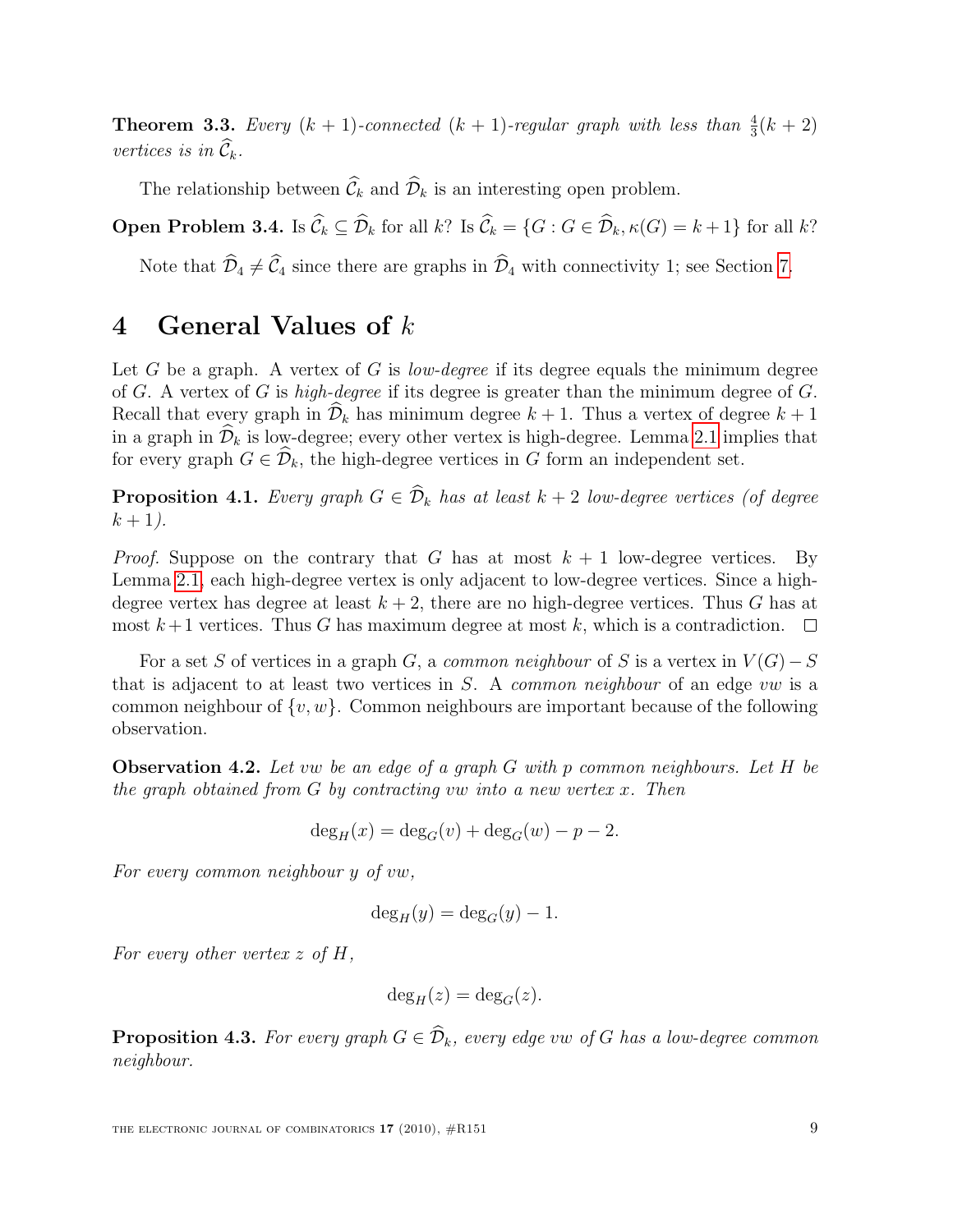*Proof.* If  $k = 1$  then  $G = K_3$  and the result is trivial. Now assume that  $k \ge 2$ .

Suppose on the contrary that for some edge vw of  $G$ , every common neighbour of vw (if any) is high-degree. By Lemma [2.1,](#page-2-2) at least one of  $v$  and  $w$  is low-degree (with degree  $k+1$ ). Thus v and w have at most k common neighbours. Let  $u_1, \ldots, u_p$  be the common neighbours of v and w, where  $0 \leqslant p \leqslant k$ .

Let H be the graph obtained from G by contracting vw into a new vertex x. The degree of each vertex of G is unchanged in H, except for  $v, w$ , and each  $u_i$ . Since  $\deg_G(u_i) \geq k+2$ , we have  $\deg_H(u_i) \geq k+1$ . By Observation [4.2,](#page-8-0)

$$
\deg_H(x) = \deg_G(v) + \deg_G(w) - p - 2 \ge 2(k+1) - p - 2 = 2k - p.
$$

Thus if  $p \le k - 1$  then  $\deg_H(x) \ge k + 1$  and H is a proper minor of G with minimum degree at least  $k + 1$ , implying  $G \notin \mathcal{D}_k$ .

Otherwise  $p = k$ , implying both v and w are low-degree vertices whose only neighbours are each other and the high-degree vertices  $u_1, \ldots, u_k$ . Let J be the graph obtained from G by contracting v, w,  $u_1$  into a new vertex y. Since each neighbour of v is high-degree and each neighbour of w is high-degree, if a vertex (other than  $v, w, u_1$ ) is adjacent to at least two of  $v, w, u_1$  then it is high-degree. Since no two high-degree vertices are adjacent, the only vertices (other than  $v, w, u_1$ ) that are adjacent to at least two of  $v, w, u_1$  are  $u_2, \ldots, u_k$ . Thus every vertex in J (possibly except y) has degree at least  $k + 1$ . Now  $u_1$  has at least k neighbours in G outside of  $\{v, w, u_2, \ldots, u_k\}$ . Thus  $\deg_J(y) \geq k + (k-1) \geq k+1$ , and J is a proper minor of G with minimum degree at least  $k + 1$ , implying  $G \notin \widehat{\mathcal{D}}_k$ .  $\Box$ 

The next result says that for graphs in  $\widehat{\mathcal{D}}_k$ , every sufficiently sparse connected induced subgraph has a common neighbour.

**Proposition 4.4.** For every graph  $G \in \widehat{\mathcal{D}}_k$ , for every connected induced subgraph H of G with n vertices and  $m \leqslant \frac{1}{2}$  $\frac{1}{2}(k+1)(n-1)$  edges, there exists a vertex x in  $G-H$  adjacent to at least  $\deg_G(x) - k + 1 \geq 2$  vertices in H.

*Proof.* Suppose that for some connected induced subgraph H with n vertices and  $m \leqslant$ 1  $\frac{1}{2}(k+1)(n-1)$  edges, every vertex x in  $G-H$  is adjacent to at most  $\deg_G(x)-k$  vertices in H. Let  $G'$  be the graph obtained from G by contracting H into a single vertex v. The degree of every vertex in  $G - H$  is at least  $deg_G(x) - (deg_G(x) - k) + 1 = k + 1$  in G'. Since G has minimum degree  $k + 1$ , we have

$$
\deg_{G'}(v) = \left(\sum_{w \in V(H)} \deg_G(w)\right) - 2m \geqslant n(k+1) - 2m \geqslant k+1.
$$

Thus G' is a proper minor of G with minimum degree at least  $k + 1$ . Hence  $G \notin \mathcal{D}_k$ . This contradiction proves the result.

**Corollary 4.5.** For every graph  $G \in \widehat{\mathcal{D}}_k$ , for every clique C of G with at most  $k + 1$ vertices, there exists a vertex in  $V(G) - C$  adjacent to at least two vertices of C.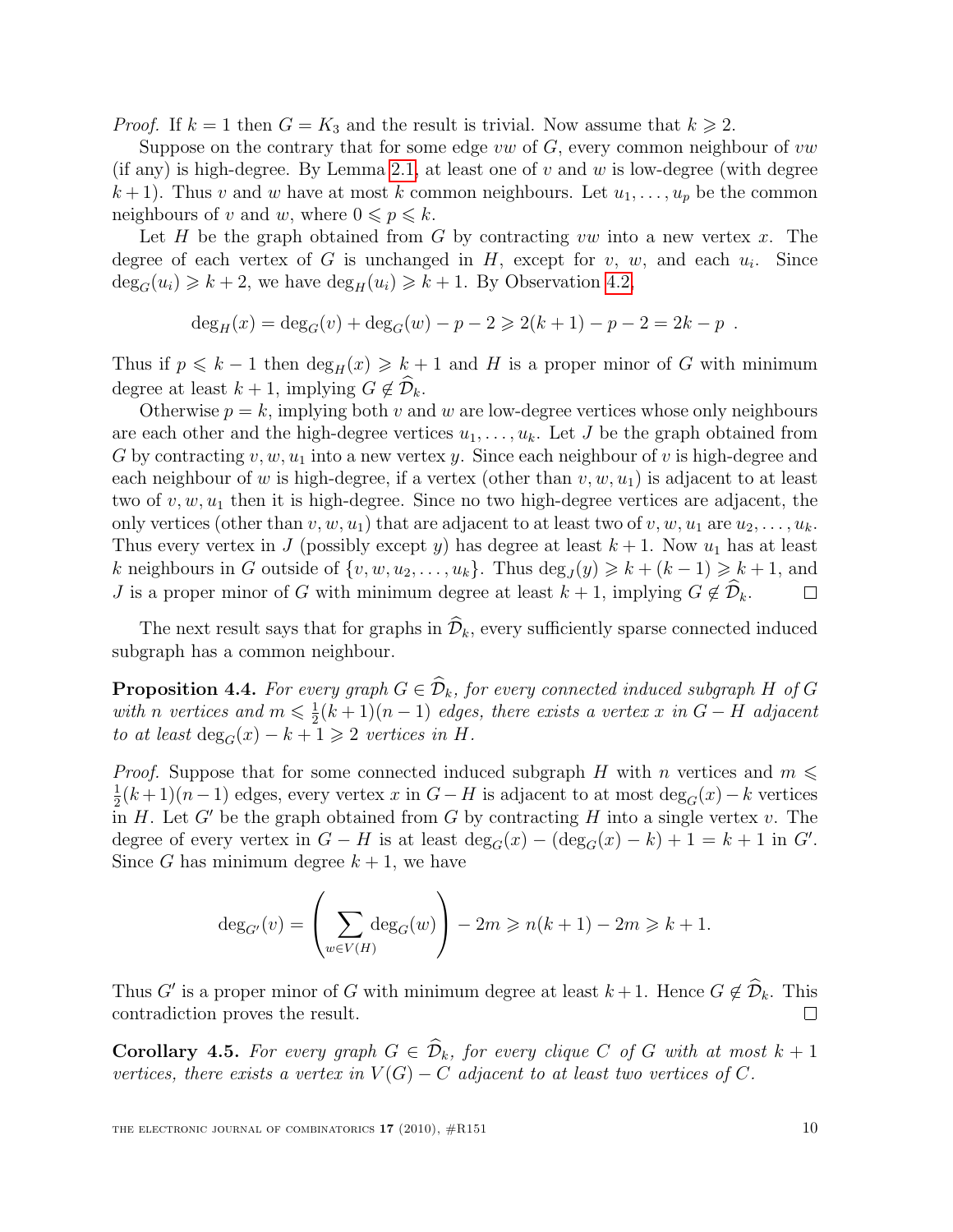## <span id="page-10-0"></span>5 Small Regular Graphs are in  $\mathcal{D}_k$

In this section we show that that every  $(k+1)$ -regular graph with sufficiently few vertices is in  $\widehat{\mathcal{D}}_k$ . Moreover, the bound on the number of vertices is tight.

<span id="page-10-2"></span>**Lemma 5.1.** Let G be a connected  $(k + 1)$ -regular graph on n vertices. If every edge of G is in at least  $2n - 2k - 5$  triangles, then  $G \in \mathcal{D}_k$ .

*Proof.* By assumption, conditions  $(D1)$ ,  $(D3)$  and  $(D4)$  of Lemma [2.1](#page-2-2) are satisfied by G. Suppose on the contrary that  $H$  is a contraction minor of  $G$  with minimum degree at least  $k+1$ . Let S be the set of vertices of G that are incident to an edge contracted in the construction of H. Let vw be one such edge. We have  $|S| \leq 2(n-|V(H)|) \leq 2n-2k-4$ . By assumption, there is a set  $T$  of vertices of  $G$  that are adjacent to both  $v$  and  $w$ , and  $|T| \geq 2n - 2k - 5 \geq |S| - 1$ . Thus there is at least one vertex  $x \in T - (S - \{v, w\})$ , which is a vertex of  $H$ . Since  $x$  is adjacent to both endpoints of the contracted edge  $vw$ ,  $\deg_H(x) \leq k$ . This contradiction proves condition (D2) for G. Lemma [2.1](#page-2-2) implies that  $G \in \mathcal{D}_k$ .  $\Box$ 

<span id="page-10-1"></span>**Lemma 5.2.** For every  $(k + 1)$ -regular graph G on n vertices, every edge vw of G is in at least  $2k + 2 - n$  triangles.

*Proof.* Say vw is in t triangles. Thus v and w have t common neighbours. Thus v has  $k - t$  neighbours not adjacent to w, and w has  $k - t$  neighbours not adjacent to v. Thus  $n \geq 2 + t + 2(k - t) = 2k + 2 - t$ , implying  $t \geq 2k + 2 - n$ .  $\Box$ 

<span id="page-10-3"></span>**Theorem 5.3.** Every  $(k + 1)$ -regular graph G with  $n < \frac{4}{3}(k + 2)$  vertices is in  $\widehat{\mathcal{D}}_k$ .

*Proof.* Every disconnected  $(k + 1)$ -regular graph has at least  $2k + 4$  vertices. Since  $n <$  $2k + 4$  we can assume that G is connected. By Lemma [5.2,](#page-10-1) every edge of G is in at least  $2k+2-n$  triangles. Now  $2k+2-n \geqslant 2n-2k-5$  since  $n \leqslant \frac{1}{3}$  $\frac{1}{3}(4k+7)$ . Thus every edge of G is in at least  $2n - 2k - 5$  triangles. By Lemma [5.1,](#page-10-2)  $G \in \widehat{\mathcal{D}}_k$ .  $\Box$ 

Theorem [5.3](#page-10-3) is best possible in the following sense.

**Proposition 5.4.** For all  $k \equiv 1 \pmod{3}$  there is a  $(k+1)$ -regular graph G on  $n = \frac{4}{3}$  $\frac{4}{3}(k+2)$ vertices that is not in  $\mathcal{D}_k$ .

*Proof.* Let  $p := \frac{1}{3}(k+2)$ . Then  $p \in \mathbb{Z}$ . Let G be the graph whose complement  $\overline{G}$  is the disjoint union of  $K_{p,p}$  and  $K_{p,p}$ . Then G has  $4p = n$  vertices, and every vertex has degree  $n-1-p=k+1$ . Observe that G contains a matching M of p edges (between the two  $K_{p,p}$  subgraphs in  $\overline{G}$ , such that every vertex is adjacent to at least one endpoint of every edge in M. Contracting each edge in M we obtain a  $K_{3p}$ -minor in G, which has minimum degree  $k + 1$ . Thus  $G \notin \mathcal{D}_k$ .  $\Box$ 

Theorem [5.3](#page-10-3) can be rewritten in terms of complements.

**Corollary 5.5.** If G is an r-regular graph on  $n \geq 4r + 1$  vertices, then  $\overline{G} \in \widehat{\mathcal{D}}_{n-r-2}$ .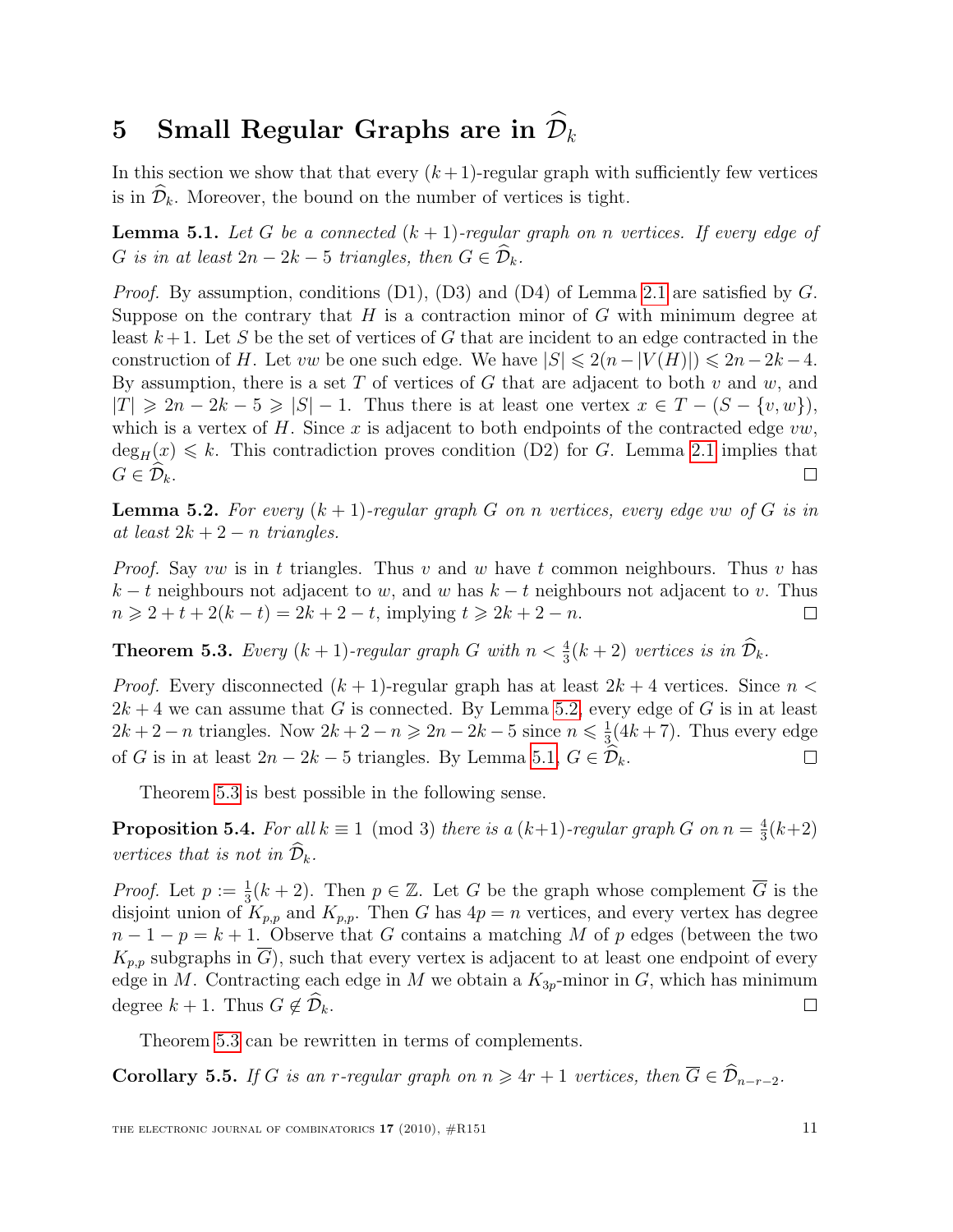### <span id="page-11-0"></span>6 A Construction

We now describe how a graph in  $\widehat{\mathcal{D}}_{k+1}$  can be constructed from a graph in  $\widehat{\mathcal{D}}_k$ . Let  $G^+$ be the graph obtained from a graph  $G$  by adding one new vertex that is adjacent to each vertex of minimum degree in G. If  $G \in \mathcal{D}_k$  then the vertices of minimum degree are the low-degree vertices.

<span id="page-11-1"></span>**Lemma 6.1.** If  $G \in \widehat{\mathcal{D}}_k$  then  $G^+ \in \widehat{\mathcal{D}}_{k+1}$ .

*Proof.* Let v be the vertex of  $G^+ - G$ . Every low-degree vertex in G has degree  $k + 1$ , and thus has degree  $k + 2$  in  $G^+$ . Every high-degree vertex in G has degree at least  $k + 2$ , which is unchanged in  $G^+$ . By Proposition [4.1,](#page-8-1) G has at least  $k+2$  low-degree vertices. Thus v has degree at least  $k + 2$  in  $G^+$ . Thus  $G^+$  has minimum degree  $k + 2$ . Suppose on the contrary that  $G \in \widehat{\mathcal{D}}_k$  but  $G^+ \notin \widehat{\mathcal{D}}_{k+1}$ . Thus there is a proper minor H of  $G^+$  with minimum degree at least  $k + 2$ . If v is not in a branch set of H, then H is a minor of G, implying H has minimum degree at most  $k + 1$ , which is a contradiction. Now assume that v is in some branch set B of H. (Think of B simultaneously as a vertex of H and as a set of vertices of  $G^+$ .) Now  $H - B$  is a minor of G. If  $H - B$  is G, then  $B = \{v\}$  and H is not a proper minor of  $G^+$ . Thus  $H - B$  is a proper minor of G. Since  $G \in \mathcal{D}_k$ ,  $H - B$ has a vertex X of degree at most k. Thus X has degree at most  $k + 1$  in H, which is a contradiction.  $\Box$ 

We also have a converse result.

<span id="page-11-2"></span>**Lemma 6.2.** Let S be a set of vertices in a graph  $G \in \mathcal{D}_k$ . Let G' be the graph obtained from G by adding one new vertex v adjacent to every vertex in S. If  $G' \in \mathcal{D}_{k+1}$  then S is the set of low-degree vertices in G.

*Proof.* Suppose that  $G' \in \widehat{\mathcal{D}}_{k+1}$ . If some low-degree vertex x of G is not in S, then  $\deg_{G'}(x) = k + 1$  and  $G' \notin \mathcal{D}_{k+1}$ . Now assume that every low-degree vertex of G is in S. Suppose on the contrary that some high-degree vertex y of G is in S. Thus  $\deg_G(y) \geq k+2$ , implying  $\deg_{G'}(y) \geq k+3$ . By Proposition [4.1](#page-8-1) there are at least  $k+2$  low-degree vertices of G, all of which are adjacent to v in G'. Thus  $\deg_{G'}(v) \geq k+3$ . Hence v and y are adjacent vertices of degree at least  $k + 3$  in G'. Therefore  $G' \notin \mathcal{D}_{k+1}$  by Lemma [2.1.](#page-2-2) This contradiction proves that no high-degree vertex of  $G$  is in  $S$ . Therefore  $S$  is the set of low-degree degree vertices.  $\Box$ 

Observe that Lemmas [6.1](#page-11-1) and [6.2](#page-11-2) together prove Theorem [1.2.](#page-1-1) Lemma [6.1](#page-11-1) generalises as follows. For a non-negative integer p, let  $G^{+p}$  be the graph obtained from a graph G by adding p independent vertices, each adjacent to every vertex in G.

<span id="page-11-3"></span>**Lemma 6.3.** Let G be a  $(k+1)$ -regular n-vertex graph in  $\widehat{\mathcal{D}}_k$ . Then  $G^{+p} \in \widehat{\mathcal{D}}_{k+p}$  whenever  $0 \leqslant p \leqslant n - k - 1.$ 

*Proof.* Every vertex of G has degree  $k+1+i$  in  $G^{+i}$ . Every vertex of  $G^{+i} - G$  has degree n in  $G^{+i}$ . Thus, if  $n > k+1+i$  then the vertices of minimum degree in  $G^{+i}$  are exactly the vertices of G. Thus  $G^{+i} = (G^{+(i-1)})^+$  whenever  $1 \leq i \leq n-k-1$ . By induction on i, applying Lemma [6.1](#page-11-1) at each step, we conclude that  $G^{+i} \in \widehat{\mathcal{D}}_{k+i}$  and  $G^{+p} \in \widehat{\mathcal{D}}_{k+p}$ .  $\Box$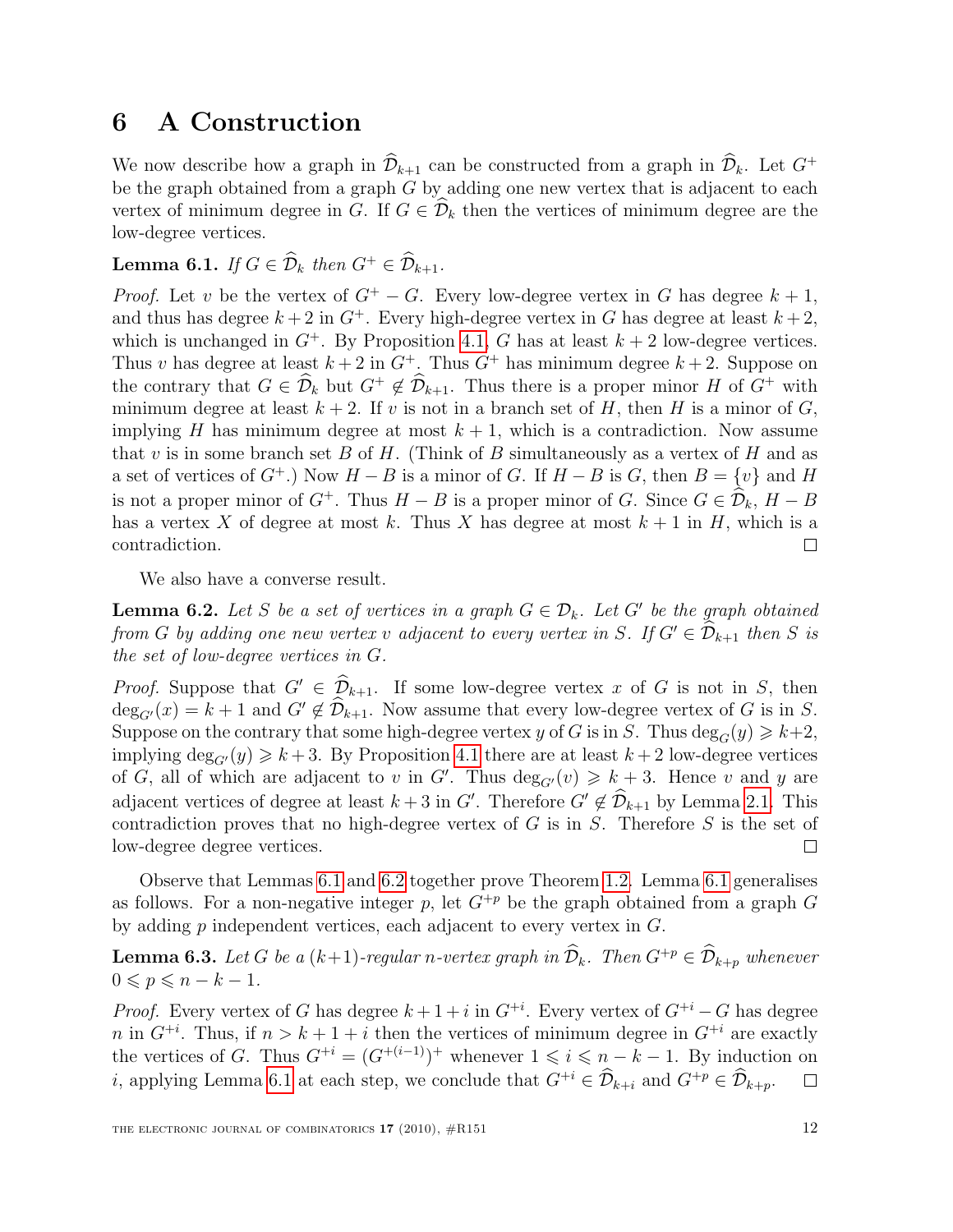Theorem [5.3](#page-10-3) and Lemma [6.3](#page-11-3) imply:

<span id="page-12-1"></span>**Corollary 6.4.** Let G be a  $(k + 1)$ -regular graph with  $n < \frac{4}{3}(k + 2)$  vertices. Then  $G^{+p} \in \widehat{\mathcal{D}}_{k+p}$  whenever  $0 \leqslant p \leqslant n-k-1$ .

Corollary [6.4](#page-12-1) implies:

<span id="page-12-3"></span>**Lemma 6.5.** Let  $L(G)$  denote the set of minimum degree vertices in a graph  $G$ . Let  $p := |G - L(G)|$ . Suppose that

- the minimum degree of G is  $k + 1$ , and
- $|L(G)| < \frac{4}{3}$  $\frac{4}{3}(k+2-p)$ , and
- $V(G) L(G)$  is an independent set of G, and
- every vertex in  $V(G) L(G)$  dominates  $L(G)$ .

Then  $G \in \widehat{\mathcal{D}}_k$ .

*Proof.* Let X be the subgraph of G induced by the vertices of degree  $k + 1$ . Thus X is  $(r+1)$ -regular, where  $r = k-p$ . Say X has n vertices. By assumption,  $n < \frac{4}{3}(k+2-p)$ 4  $\frac{4}{3}(r+2)$ . The high-degree vertices of G have degree n, and the low-degree vertices of G have degree  $r+1+p$ . Thus  $n > r+1+p$ . That is,  $p < n-r-1$ . Thus, by Corollary [6.4,](#page-12-1) we have  $G = X^{+p} \in \widehat{\mathcal{D}}_{r+p} = \widehat{\mathcal{D}}_k$ .  $\Box$ 

### <span id="page-12-0"></span>7 Block Structure

In this section we show that graphs in  $\hat{\mathcal{D}}_k$  can have an arbitrary block decomposition tree<sup>[4](#page-12-2)</sup>. Theorems [7.7](#page-15-0) and [7.8](#page-17-0) are the main results. Note that every graph in  $\widehat{\mathcal{D}}_k$  has no cut-edge (except  $K_2$ ), since a cut-edge can be contracted without decreasing the minimum degree.

A low-high tree is a tree T that admits a bipartition  $V(T) = V_{\ell} \cup V_h$ , such that every vertex in  $V_\ell$  has degree at most 2, and every vertex in  $V_h$  has degree at least 2. Vertices in  $V_{\ell}$  are called low, and vertices in  $V_h$  are called high. Since every leaf in a low-high tree is low, every low-high tree is a block decomposition tree.

In the following discussion, let T be a low-high tree. Let  $L$  be the set of leaves in  $T$ . Let r be an arbitrary high vertex of T, called the root. For each edge  $vw \in E(T)$ , let  $dist(r, vw) := min\{dist(r, v), dist(r, w)\}.$  Let B be the set of edges of T at even distance

<span id="page-12-2"></span><sup>&</sup>lt;sup>4</sup>Let G be a connected graph. Let B denote the set of blocks of G (that is, cut-edges and maximal 2-connected components). Let C denote the set of cut-vertices of G. The block decomposition tree of G is the tree T where  $V(T) = B \cup C$ , and  $bc \in E(T)$  whenever the block b contains c. A block decomposition tree is a tree that is isomorphic to a block decomposition tree of some graph. The bipartition of a tree  $T$ is the partition of  $V(T)$  obtained from a proper 2-colouring of T. Since every cut-vertex is contained in at least two blocks, every leaf of a block decomposition tree T belongs to the same bipartition class of T. Conversely, if a tree  $T$  admits a bipartition of its vertices such that all leaves lie in the same bipartition class, then  $T$  is a block decomposition tree.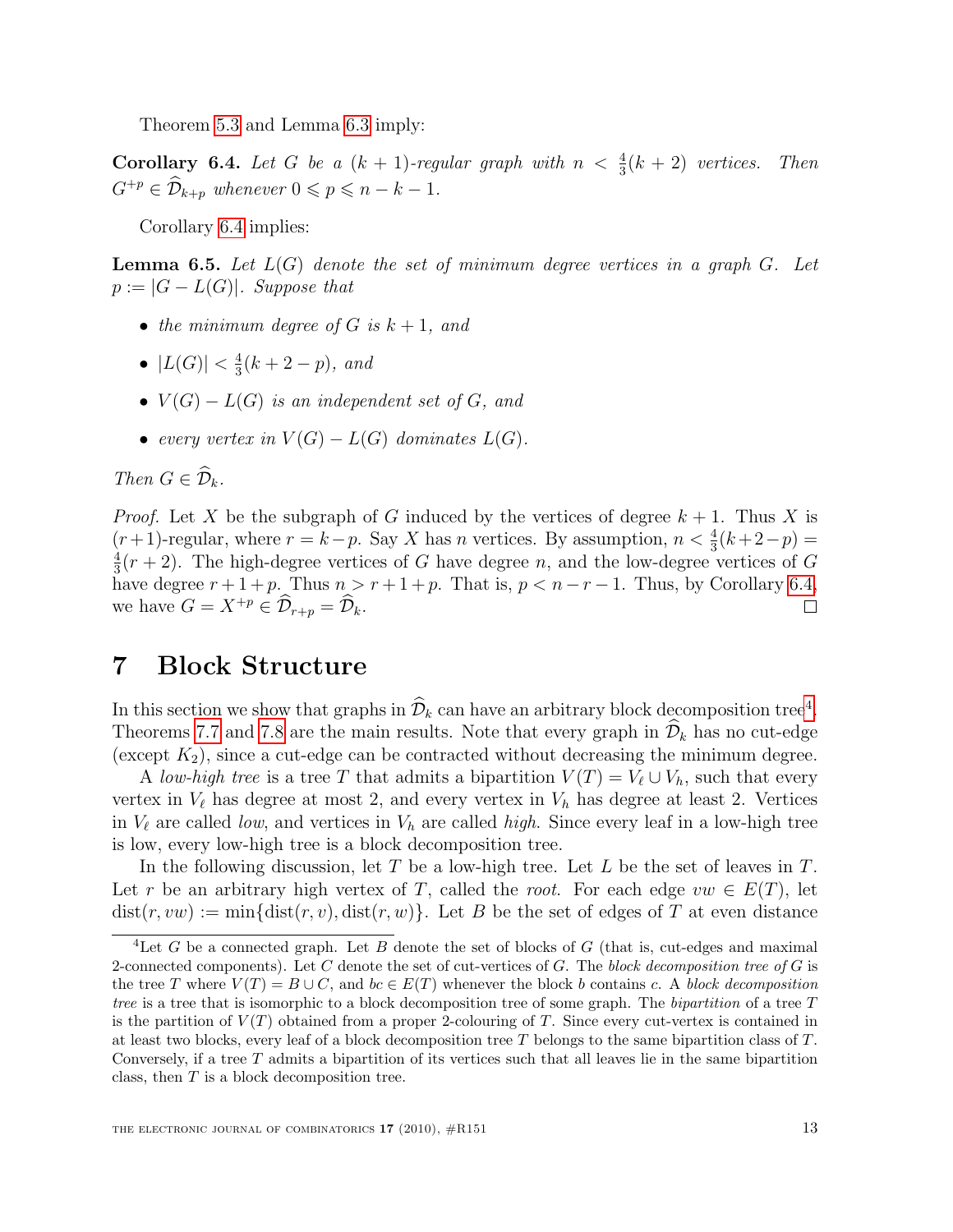from r. Call these edges blue. Similarly let  $R := E(T) - B$  be the set of red edges in T. Since r is high and each leaf is low, each leaf is at odd distance from r. Thus each edge incident with a leaf is blue.

<span id="page-13-0"></span>**Lemma 7.1.** The number of blue edges |B| and the number of red edges |R| do not depend on the choice of r.

*Proof.* It is enough to show that  $|B|$  and  $|R|$  do not change if we choose an alternative root r' at distance 2 from r. Let R' and B' be the sets of red and blue edges with respect to r'. Let x be the common neighbour of r and r'. Thus  $rx \in B - B'$  and  $r'x \in B' - B$ . Apart from these edges, B and B' do not differ. Hence  $|B| = |B'|$ , and also  $|R| = |R'|$ .

Define

$$
d := 4|L| + 2|R|.
$$

Since T has at least two leaves,  $d \geq 8$ . By Lemma [7.1,](#page-13-0) d does not depend on the choice of r.

For each edge  $e = vw$  of T such that  $dist(r, v) = dist(r, w) - 1$ , let  $T_e$  be the maximal rooted subtree of  $T$  containing  $vw$ , and no other neighbour of  $v$ .

Define the function  $\varphi : E(T) \to \mathbb{N}$  as follows. For each blue edge e in T, define

<span id="page-13-2"></span>
$$
\varphi(e) := 4|L \cap E(T_e)| + 2|R \cap E(T_e)| \tag{5}
$$

Now consider a red edge vw in T with  $dist(r, v) = dist(r, w) - 1$ . Thus  $dist(r, v)$  is odd, v is low, and  $deg(v) = 2$ . Let uv be the blue edge incident to v. Define

<span id="page-13-1"></span>
$$
\varphi(vw) := d + 2 - \varphi(uv) . \tag{6}
$$



Figure 3: An example of the edge labelling  $\varphi$  with  $|R| = 6$  and  $|B| = 14$  and  $|L| = 8$  and  $d = 2 \cdot 6 + 4 \cdot 8 = 44$ . Red edges are drawn thick.

<span id="page-13-3"></span>The next lemma immediately follows from [\(6\)](#page-13-1).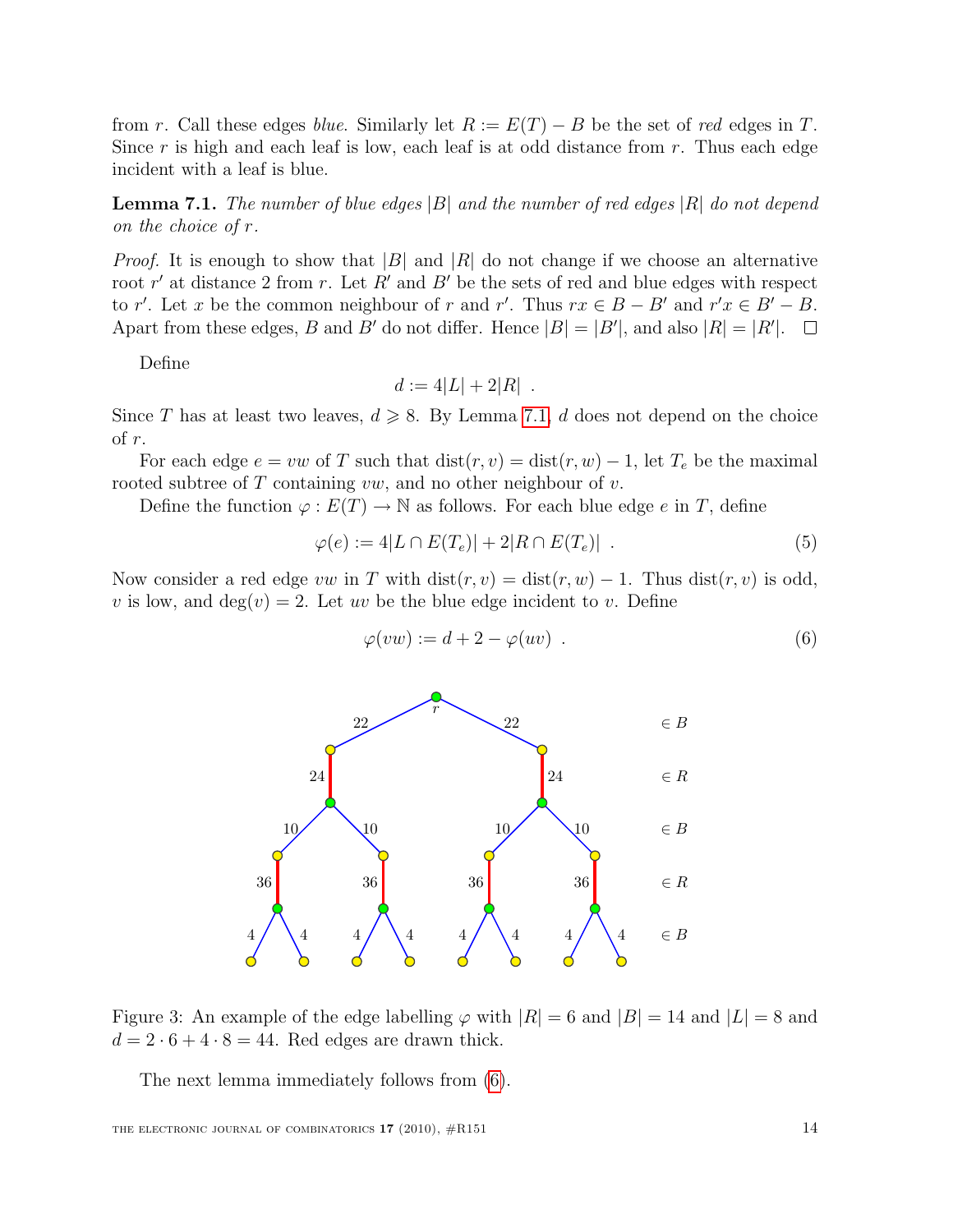**Lemma 7.2.** If v is a low vertex of degree 2 and v is incident with edges e and f, then  $\varphi(e) + \varphi(f) = d + 2.$ 

The sum of  $\varphi$  values around a high vertex is also constant.

<span id="page-14-0"></span> $\sum_{e \in E_v} \varphi(e) = d.$ **Lemma 7.3.** Let v be a high vertex and let  $E_v$  be the set of edges incident with v. Then

*Proof.* First suppose that  $v = r$ . Then

$$
\sum_{rx \in E_r} \varphi(rx) = \sum_{rx \in E_r} 4|L \cap E(T_{rx})| + 2|R \cap E(T_{rx})| = 4|L \cap E(T)| + 2|R \cap E(T)| = d.
$$

Now assume that  $v \neq r$ . Since v is high,  $dist(v, r)$  is even, and v is incident to one red edge uv (where u is the neighbour of v closer to r than v). Thus u is low, and  $deg(u) = 2$ . Let t be the other neighbour of u. Let  $e_1, \ldots, e_k$  be the blue edges incident to v. Then

$$
\sum_{e \in E_v} \varphi(e) = \varphi(uv) + \sum_{i=1}^k \varphi(e_i)
$$
  
=  $d + 2 - \varphi(tu) + \sum_{i=1}^k \varphi(e_i)$   
=  $d + 2 - 4|L \cap E(T_{tu})| - 2|R \cap E(T_{tu})| + \sum_{i=1}^k 4|L \cap E(T_{e_i})| + 2|R \cap E(T_{e_i})|$ .

Observe that  $L \cap E(T_{tu}) = \bigcup_i L \cap E(T_{e_i})$  and  $R \cap E(T_{tu}) - \bigcup_i R \cap E(T_{e_i}) = \{uv\}$ . Thus

$$
\sum_{e \in E_v} \varphi(e) \ = \ d + 2 - 2 = d \ .
$$

Observe that, in principle, the definition of  $\varphi$  depends on the choice of r. However, this is not the case.

<span id="page-14-1"></span>**Lemma 7.4.** Let r and r' be high vertices of T, and let  $\varphi$  and  $\varphi'$  be the functions defined above using r and r' as roots, respectively. Then  $\varphi = \varphi'$ .

<span id="page-14-2"></span>*Proof.* Since T is connected, it is enough to show that  $\varphi = \varphi'$  whenever dist $(r, r') = 2$ . Let x be the common neighbour of r and r'. Let B' be the set of blue edges with respect to r'. Now B and B' (as well as R and R') differ only in rx and r'x. Since [\(5\)](#page-13-2) only considers  $\varphi$  and  $\varphi'$  values of blue edges away from the root,  $\varphi(e) = \varphi'(e)$  for each  $e \in B \cap B'$ . Since each edge incident with r or r' apart from rx and r'x is in  $B \cap B'$ , and since d is invariant, [\(6\)](#page-13-1) shows that  $\varphi$  and  $\varphi'$  match on every edge in  $R \cap R'$ . Finally Lemma [7.3](#page-14-0) implies that  $\varphi$  and  $\varphi'$  also match on edges between rx and r'x.  $\Box$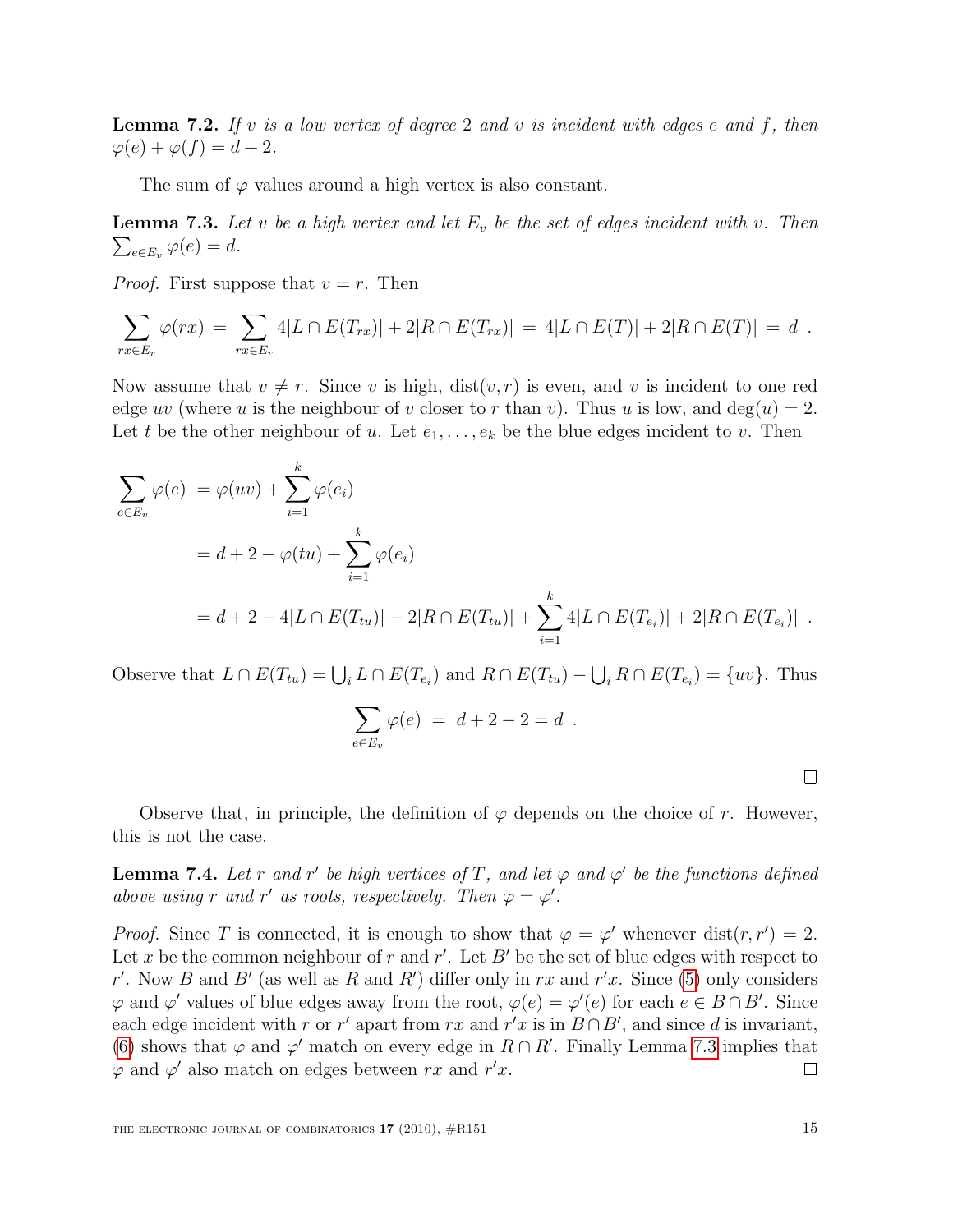**Lemma 7.5.**  $\varphi(e) \geq 4$  for every edge  $e \in E(T)$ .

*Proof.* While the colour of an edge  $e$  may depend on the choice of  $r$ , Lemma [7.4](#page-14-1) says that  $\varphi(e)$  does not depend on the choice of r. Every edge can be made blue for an appropriate choice of r, and  $\varphi(e) \geq 4$  for every blue edge e by [\(5\)](#page-13-2).  $\Box$ 

And now for something completely different. Let  $e = u_1 u_2$  and  $f = u_3 u_4$  be two independent edges in the complete graph  $K_{d+1}$ , where  $d \geq 4$ . The single-horned graph  $G_{d,4}$  is obtained from  $K_{d+1}$  by adding a new vertex x, connecting x to  $u_1, u_2, u_3$ , and  $u_4$ and removing edges e and f. Observe that  $deg(x) = 4$ . Call x the horn of  $G_{d,4}$ . Call the remaining vertices the *original vertices* of  $G_{d,4}$ , which all have degree d.

Let  $a, b \geq 4$  be even integers such that  $d = a + b - 2$ . Choose matchings  $M_a$  and  $M_b$ with  $\frac{a}{2}$  and  $\frac{b}{2}$  edges, respectively, that cover all the vertices of  $K_{d+1}$ . Hence  $M_a$  and  $M_b$ share exactly one vertex. Take two new vertices  $x_a$  and  $x_b$  and join  $x_a$  to every vertex of  $M_a$  and  $x_b$  to every vertex of  $M_b$ . Next delete the edges of  $M_a$  and  $M_b$ . The resulting graph is called the *double-horned graph*  $G_{d,a,b}$ . As above,  $x_a$  and  $x_b$  are called the *horns* of  $G_{d,a,b}$ , and the remaining vertices, all of degree d, are the *original vertices*.

Let  $e = uv$  be an edge in a single- or double-horned graph G. If u or v is a horn in G, then the vertex uv is a *horn* in  $G/e$  and is *original* otherwise. Inductively, we can define horns and original vertices for every contraction minor of a horned graph.

<span id="page-15-1"></span>**Lemma 7.6.** Let G' be a proper contraction minor of a horned graph  $G_{d,4}$  or  $G_{d,a,b}$ . If  $G'$  contains an original vertex, then some original vertex of  $G'$  has degree less than  $d$ .

*Proof.* We shall leave the proof for  $G_{d,4}$  to the keen reader. Let G be the doubly horned graph  $G_{d,a,b}$ , and let  $F \subseteq E(G)$  such that  $G/F = G'$ . If  $|F| \geq 3$ , then G' has at most d vertices, and all its vertices have degree less than d. Now assume that  $|F| \leq 2$ .

Let  $e = uv$  be an edge connecting a pair of original vertices. There are at least  $7 \leq a + b - 1$  original vertices in G and at least three original vertices are connected with both u and v. Thus  $G/e$  has at least three original vertices of degree less than d, which cannot all be eliminated by a single additional contraction. Hence every edge in  $F$ is incident with a horn. Let x be a horn incident with e. At least two neighbours of x (which are original vertices) have degree less than d in  $G/e$ , yet by the above argument, the edge between them cannot be contracted.  $\Box$ 

We are now ready to state the first theorem of this section.

<span id="page-15-0"></span>**Theorem 7.7.** For every low-high tree  $T$ , there is an integer d and a graph  $G$  such that:

- $(G1)$  G is d-regular,
- $(G2)$  T is the block decomposition tree of G,
- (G3)  $8 \leq d \leq 4|E(T)|$ , and
- (G4)  $G \in \widehat{\mathcal{D}}_{d+1}$ .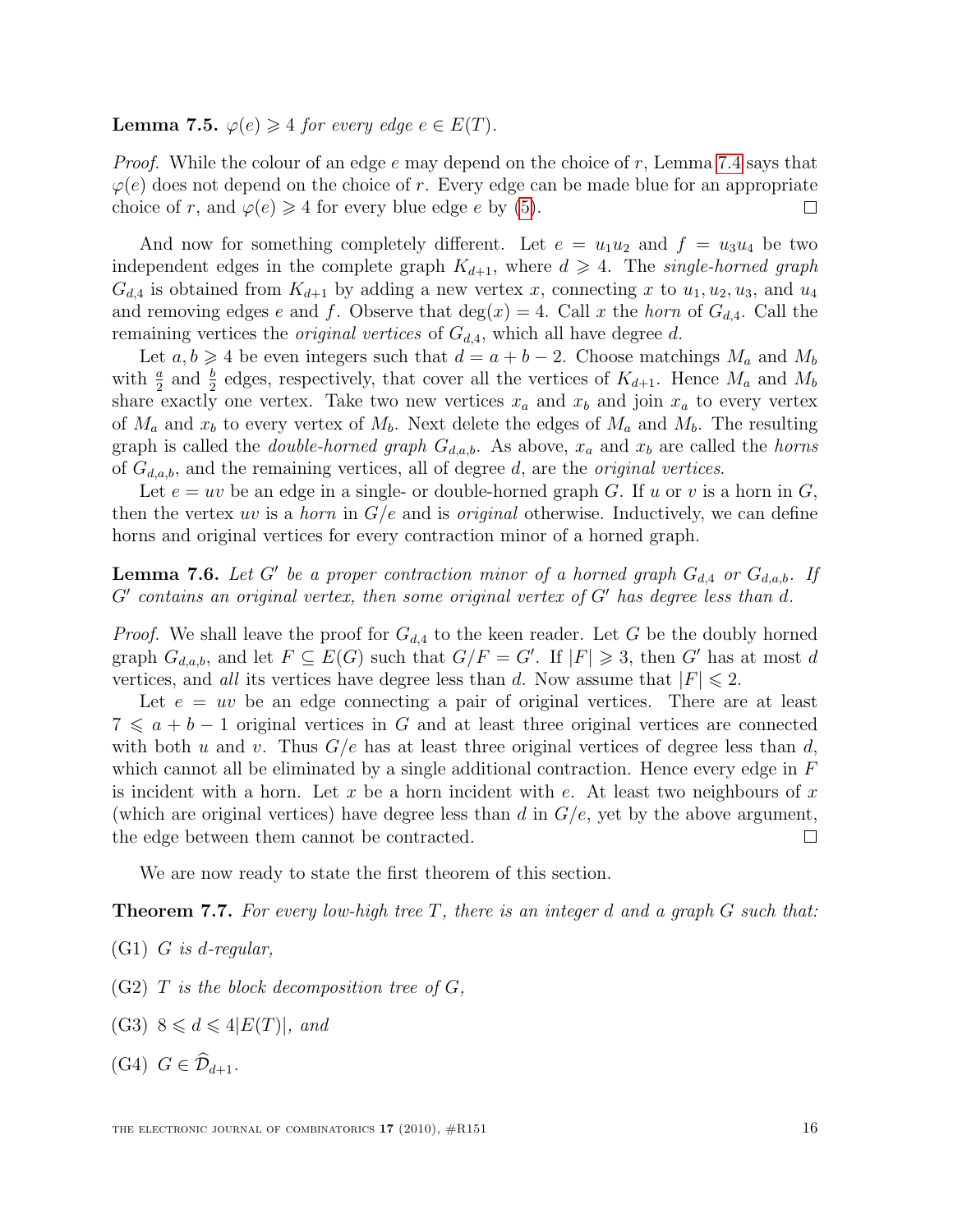*Proof.* Adopt the above notation. Let  $d := 4|L| + 2|R|$ . By construction,  $d \ge 8$ . Note that  $d \leq 4|E(T)|$  with equality only if T is a star.

For every leaf u of T, let  $G_u$  be a copy of the single-horned graph  $G_{d,4}$ . For every nonleaf low vertex v of T incident with edges e and f, let  $G_v$  be a copy of the double-horned graph  $G_{d,a,b}$ , where  $a := \varphi(e)$  and  $b := \varphi(f)$ . Note that  $a, b \geq 4$  by Lemma [7.5.](#page-14-2)

Observe that there is a natural correspondence between the set of horns in the above graphs and their degrees, and between  $E(T)$  and their  $\varphi$  values. As illustrated in Figure [4,](#page-16-0) identifying horns wherever the edges in  $T$  have a common (high) end-vertex gives rise to a d-regular graph G (by Lemma [7.3\)](#page-14-0). Hence G satisfies  $(G1)$ ,  $(G2)$  and  $(G3)$ .



<span id="page-16-0"></span>Figure 4: The graph G produced from the given low-high tree with  $d = 4 \cdot 4 + 2 \cdot 2 = 20$ . Shaded regions represent cliques minus the dashed matchings.

Since G is connected and d-regular, Lemma [2.1](#page-2-2) implies that to establish  $(G4)$  it suffices to show that every proper contraction minor of  $G$  has a vertex of degree less than  $d$ . Suppose on the contrary that there is a proper contraction minor  $G' = G/E'$  of G with  $\delta(G) \geq d$ . Take such a G' with the minimum number of vertices. Thus G' has no cut-edges, since contracting a cut-edge does not decrease  $\delta$  (since  $G' \not\cong K_2$ ).

Let H be an arbitrary block of G and consider  $H/E'$ . Suppose that  $H/E'$  is not contracted to a single vertex. Now  $H/E' \not\cong K_2$  (as this would either be a nonexistent cut-edge in  $G'$  or would imply that  $G'$  has a vertex of degree 1 which is also absurd). But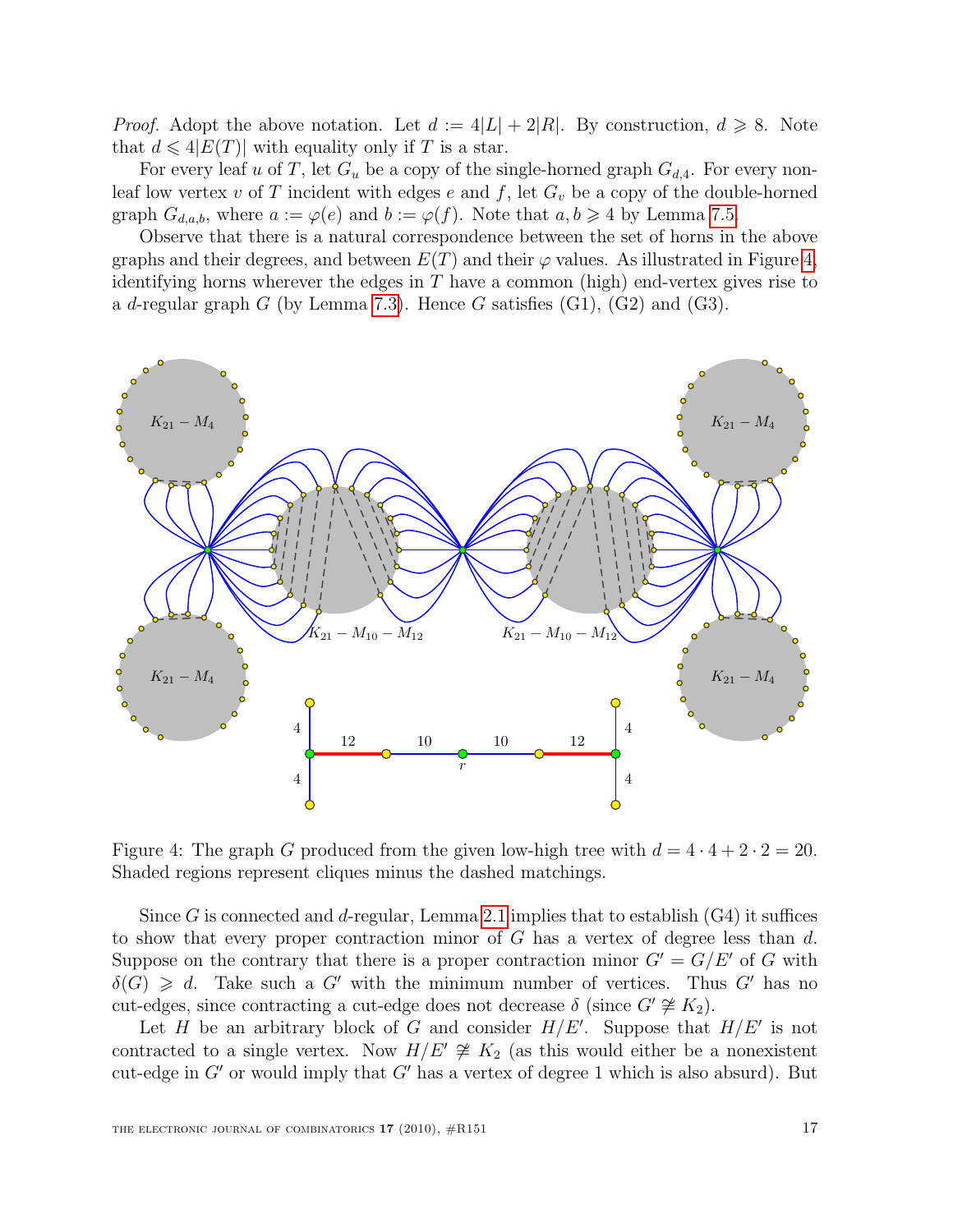if  $H/E'$  has at least three vertices and  $H/E'$  is a proper minor of H, then by Lemma [7.6,](#page-15-1)  $H/E'$  has an inner vertex of degree less than d. Hence  $H/E'$  is either trivial or is left intact in a contraction.

So we may assume that  $G'$  is obtained by shrinking several blocks of  $G$  to single vertices. We may assume that G' is obtained by first contracting  $k_i \geq 0$  inner blocks of G, and later contracting  $k_e \geq 0$  end-blocks of G, where  $k_i + k_e \geq 1$ . Let  $G^*$  be the graph obtained after contracting the inner blocks.

Now  $k_i > 0$ , as otherwise G' is a proper subgraph of G. By shrinking  $k_i$  inner blocks we have reduced the number of cut-vertices by  $k_i$ , and also reduced the sum of their degrees by  $k_i(d+2)$ ; see Lemmas [7.2](#page-13-3) and [7.3.](#page-14-0) Hence  $G^*$  has at least one *cut-vertex v* of degree less than d, and since  $G' \neq G^*$ , at least one contraction of an end-block follows. Finally, contracting an end-block cannot increase  $deg(v)$ . This contradiction completes the proof of (G4).  $\Box$ 

We now prove that minor-minimal minimum-degree graphs can have arbitrary block structure.

<span id="page-17-0"></span>**Theorem 7.8.** For every block decomposition tree  $T$ , there is an integer d and a graph G such that

- (H1)  $T$  is the block decomposition tree of  $G$ ,
- (H2)  $\delta(G) \leq 8|E(T)|$ , and
- (H3)  $G \in \widehat{\mathcal{D}}_{d+1}$  where  $d = \delta(G)$ .

*Proof.* Let  $V_c \cup V_b$  be the bipartition of  $V(T)$ , such that every leaf of T is in  $V_b$ . Let  $H_b$ denote the set of vertices in  $V_b$  with degree at least 3 in T. Thus T is low-high if and only if  $H_b = \emptyset$ . By Theorem [7.7](#page-15-0) we may assume that T is not low-high, and  $H_b \neq \emptyset$ . Choose an arbitrary vertex  $x \in H_b$ .

Let  $T'$  be the tree obtained from  $T$  by subdividing each edge that is incident with a vertex in  $H_b$  once. Each such subdivision vertex and each vertex in  $V_b - H_b$  has degree at most 2 in T'. Each vertex in  $V_c \cup H_b$  has degree at least 2 in T'. Thus T' is low-high. In particular,  $x$  is a high vertex of  $T'$ .

Now  $|E(T')| < 2|E(T)|$  since at least one edge of T is incident with a leaf and did not get subdivided in the construction of  $T'$ . By Theorem [7.7](#page-15-0) there exists an integer  $d' \leq 4E(T') \leq 8E(T)$  and a d'-regular graph  $G' \in \widehat{\mathcal{D}}_{d'+1}$  such that T' is the block decomposition tree of  $G'$ . In order to keep the arguments below as simple as possible, assume that  $G'$  is the graph obtained by the construction in the proof of Theorem [7.7.](#page-15-0) Observe that every block of  $G'$  contains at least 12 vertices, since  $T$  has at least one vertex in  $H_b$ . Note that the cut-vertices of  $G'$  come in two flavours: ones that correspond to vertices of  $V_c$ , and ones that correspond to vertices of  $H_b$ . Similarly, every non-cut-vertex of  $G'$  corresponds to a vertex of  $V_b - H_b$ .

Now define a partition of  $V(G')$  into bags  $\{B_y : y \in V_b\}$  labelled by vertices  $V_b$ , satisfying the following conditions: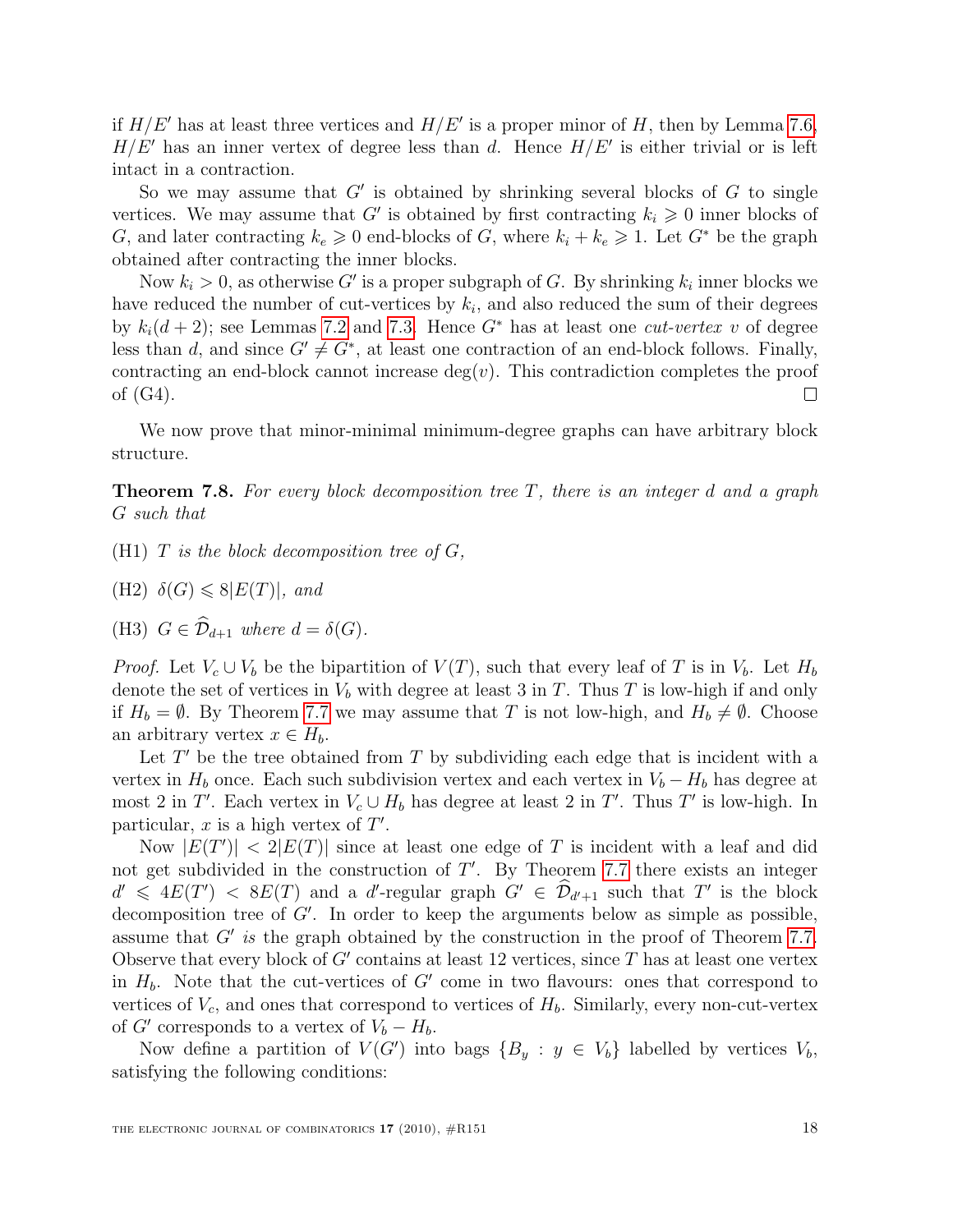- (C1) for every  $y \in H_b$  the bag  $B_y$  contains the cut-vertex c that corresponds to y as well as the interior vertices of every block that contains  $c$ ,
- (C2) for every  $y \in V_b H_b$  the bag  $B_y$  contains every interior vertex of a block that corresponds to  $y \in H_b$ .

We have so far partitioned every vertex of  $G'$  that is not a cut-vertex corresponding to a vertex in  $V_c$ .

(C3) if c is a cut-vertex corresponding to a vertex of  $V_c$ , then let  $c_x$  be its neighbour on some shortest  $c-x$  path in G', and put c in the bag B that already contains  $c_x$ .

Observe that every block of G' contains  $d' + 1$  interior vertices, hence every bag  $B_y$ contains at least  $d' + 1$  vertices.

Finally we obtain G from G' by adding for each bag  $B_y$  of G' a new vertex  $\tilde{y}$  which is made adjacent to every vertex of its bag  $B_y$ . Now G' is a subgraph of G and every  $v \in V(G')$  has degree equal to  $d' + 1$ , and new vertices have degree at least  $d' + 1$ . Call this process *bag extension* and let  $d := d' + 1$ .

Now G contains two types of blocks: *small blocks* that contain interior vertices of exactly one block of  $G'$ , and big blocks that contain interior vertices of several blocks of  $G'$ . Observe that every big block  $B$  contains a separating set of size two comprised of its new vertex and a vertex from  $H_b$ .

Let  $B'$  (respectively,  $B$ ) be an end-block of  $G'$  (G) and let c be a cut-vertex that separates  $B'(B)$  from the rest of  $G'(G)$ . By the construction of  $G'$  there are exactly four edges incident with c whose other end-vertex is in  $B'(B)$ .

Let e be an arbitrary edge of G that is not one of the four edges incident to some cut-vertex of an end-block. Assume that e belongs to block B of G. Then there are at least six vertices of degree d in  $G$  that are all adjacent to both end-vertices of  $e$ . This implies that  $G/e$  contains at least six vertices of degree less than d, and no contraction of an additional two edges of  $B$  can eliminate all the vertices of degree less than  $d$ .

First observe that an end-block of G contains exactly  $d+2$  vertices and the other small blocks contain exactly  $d+3$  vertices. Every big block on the other hand contains a pair of vertices: the new vertex and a cut-vertex of  $G'$  corresponding to a vertex in  $H_b$ .

It remains to prove that  $G \in \mathcal{D}_{d+1}$ . Since every edge has an end-vertex of degree d, no edge-deleted subgraph of G has minimum degree at least d.

Hence we only have to consider contraction minors of G. Let  $F \subseteq E(G)$  be a nonempty edge set and let  $G^* = G/F$ . We may split  $F = F' \cup F^*$  so that  $F' \subseteq E(G')$ .

A block B of G may either get contracted to a single vertex, get partially contracted, or survive the contraction of F without changes.

First assume that  $B/F$  gets partially contracted. If B' is an end-block, then  $B/F$  has exactly  $d+1$  vertices obtained by contracting a single edge. This is not possible as a vertex of degree less than d would be created. If  $B$  is a small block, then contracting any edge of B leaves at least six vertices of degree less than d in B. Since B has  $d+3$  vertices in the beginning, an additional two contractions decrease the vertex count below  $d+1$ , which is absurd.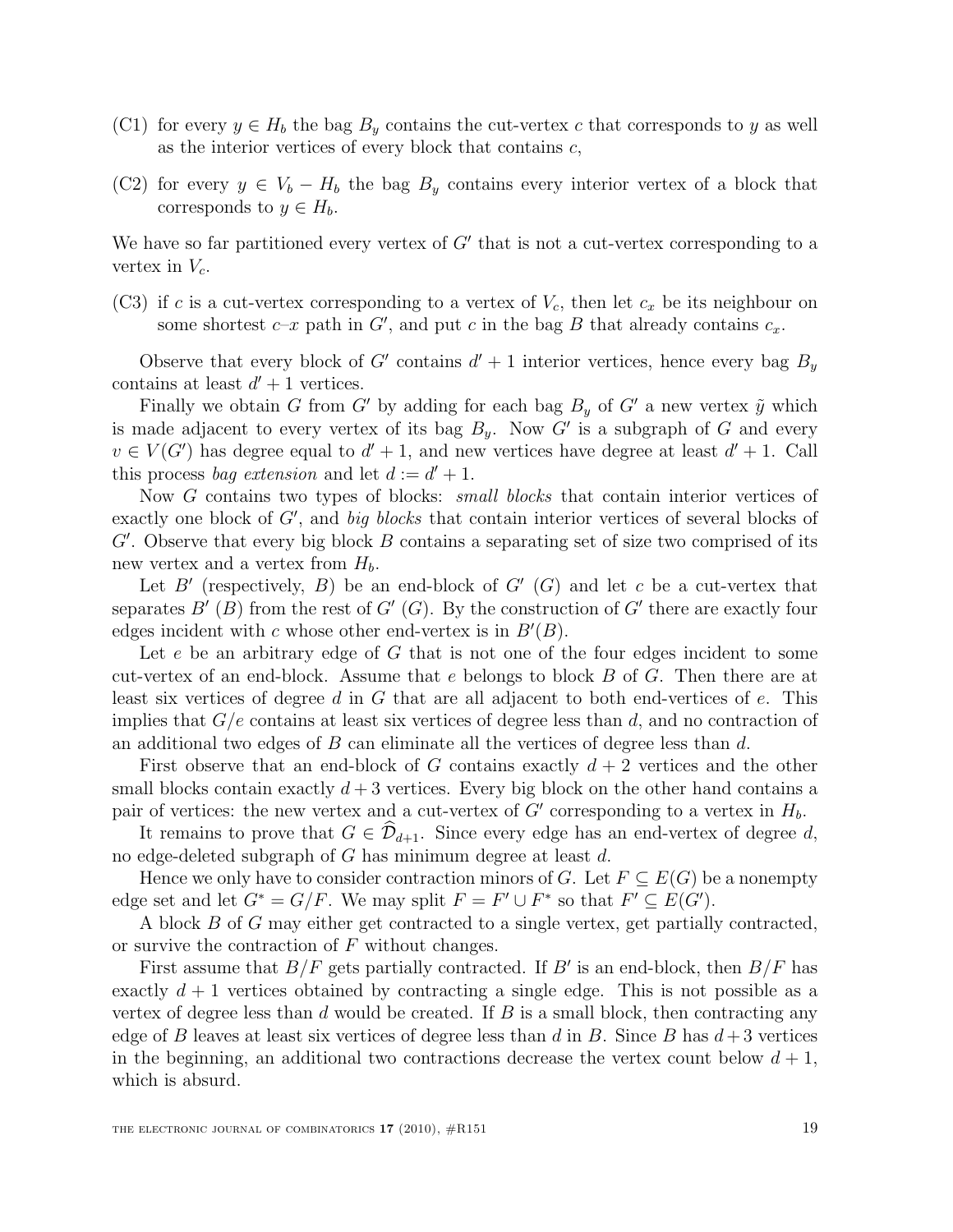Let  $B$  be a big block that gets partially contracted. If contraction identifies the new vertex n of B and a cut-vertex c of G' corresponding to a vertex in  $H_b$  then  $B/nc$  contains at least six vertices of degree less than  $d$  in every block  $B'$  of  $G'$  that is a subgraph of B. Since B' contains  $d + 2$  vertices,  $B'/F$  is trivial for every  $B' \subseteq B$ , which is nonsense. Otherwise assume that  $B' \subseteq B$  is a block of G' that gets partially contracted. The  $d+1$ interior vertices of  $B'$  are separated from the rest of  $G$  by three vertices. This implies that at most three edges are contracted in order to contract  $B'$  partially. Yet a single contraction produces six vertices of degree less than  $d$  in  $B'$ , so that an additional two contractions do not suffice.

Hence no block of G gets partially contracted in  $G/F$ . Now  $G/F$  may be obtained from  $G'/F$  by extension of bags, where  $G'/F$  is a contraction of  $G'$  that either identifies a block of  $G'$  or leaves it unchanged. In this case,  $G'/F$  contains a vertex of degree less than  $d'$ , and bag extension can only increase its degree by one. This completes the proof of Theorem [7.8.](#page-17-0)  $\Box$ 

**Open Problem 7.9.** By the Robertson-Seymour graph minor theorem,  $\widehat{\mathcal{D}}_k$  is finite for each fixed k. Let  $f(k)$  be the maximum number of vertices in a graph in  $\mathcal{D}_k$ . No reasonable bounds on  $f(k)$  are known.

- It would be interesting to obtain a simple proof of the finiteness of  $\widehat{\mathcal{D}}_k$ , and to obtain good upper bounds on  $f(k)$ .
- By Theorem [7.7](#page-15-0) with  $T = K_{1,s}$ , there is a graph  $G \in \widehat{\mathcal{D}}_{4s+1}$  with  $1 + s(4s + 1)$ vertices. Does every graph in  $\mathcal{D}_k$  have  $O(k^2)$  vertices?
- By Theorem [7.7](#page-15-0) with  $T = P_{2s+1}$ , there is a graph  $G \in \widehat{\mathcal{D}}_{2s+7}$  with diameter 2s. Does every graph in  $\mathcal{D}_k$  have  $O(k)$  diameter?

### <span id="page-19-0"></span>8 Complete Multipartite Graphs

This section characterises the complete multipartite graphs in  $\widehat{\mathcal{D}}_k$ , in  $\widehat{\mathcal{C}}_k$ , and in  $\widehat{\mathcal{P}}_k$ . See [\[7,](#page-26-14) [20,](#page-27-8) [24\]](#page-27-9) for other results on treewidth obstructions. We first prove three lemmas about complete multipartite graphs. The first says that complete multipartite graphs are highly connected.

<span id="page-19-1"></span>Lemma 8.1. Every complete multipartite graph G with minimum degree k is k-connected. Moreover, if vw is an edge of G such that both v and w have degree at least  $k + 1$ , then  $G - vw$  is k-connected.

*Proof.* Let x and y be distinct vertices in G. It suffices to prove that there is a set of k internally disjoint paths between x and y that avoid vw. Let R be the set of vertices coloured differently from both  $x$  and  $y$ .

First suppose that x and y have the same colour. Then  $deg(x) = deg(y) \geq k$ , and  $P := \{xry : r \in R\}$  is a set of  $deg(x)$  internally disjoint paths between x and y. If vw is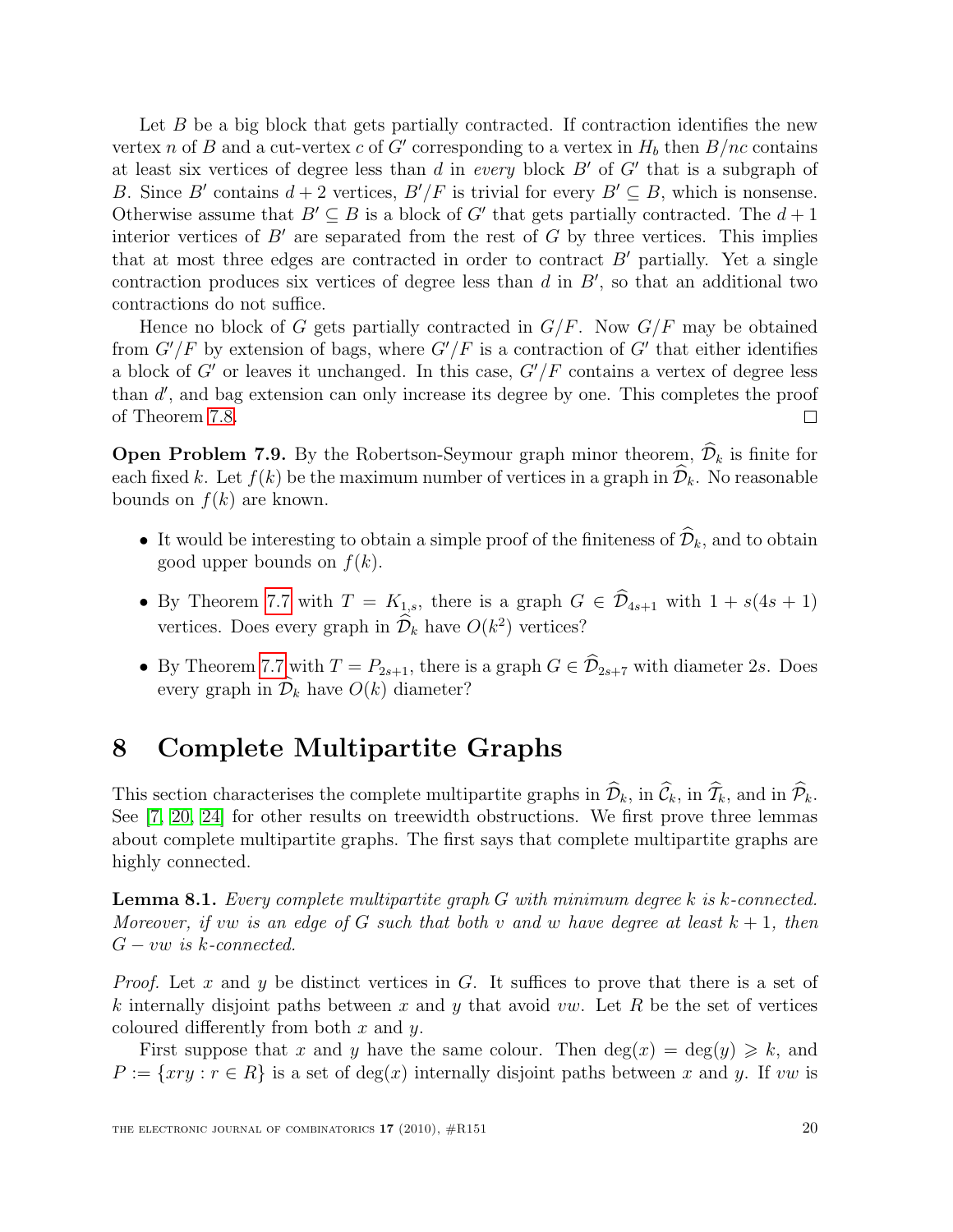in some path in P, then without loss of generality  $v = x$ , implying  $\deg(x) \geq k + 1$ , and at least  $k$  paths in  $P$  avoid  $vw$ .

Now assume that x and y are coloured differently. Let  $S := \{x_1, x_2, \ldots, x_p\}$  be the colour class that contains x, where  $x = x_p$ . Let  $T := \{y_1, y_2, \ldots, y_q\}$  be the colour class that contains y, where  $y = y_q$ . Without loss of generality,  $n - p = \deg(x) \leq \deg(y) = n - q$ , implying  $q \leq p$ . Thus

$$
P := \{xy\} \cup \{xry : r \in R\} \cup \{xy_ix_iy : i \in [q-1]\}
$$

is a set of deg(x) internally disjoint paths between x and y. If deg(x)  $\geq k+1$  then at least k paths in P avoid vw. Now assume that vw is in some path in P, but deg(x) = k. Since each vertex  $x_i$  has the same degree as  $x$ , and  $v$  and  $w$  both have degree at least  $k + 1$ , the only possibility is that  $v = y$  and  $w = r$  for some  $r \in R$  (or symmetrically  $w = y$  and  $v = r$ ). Thus  $deg(x) < deg(y)$  and  $q < p$ . Replace the path xry in P by the path  $xrx_{p-1}y$ , which is internally disjoint from the other paths in P.  $\Box$ 

<span id="page-20-0"></span>**Lemma 8.2.** Let  $G$  be a complete multipartite graph on n vertices. Then

$$
\kappa(G) = \delta(G) = \mathsf{tw}(G) = \mathsf{pw}(G) = n - \alpha(G).
$$

*Proof.* The degree of a vertex v equals n minus the size of the colour class that contains v. Since every independent set is contained within a colour class, the size of the largest colour class equals  $\alpha(G)$ . Thus  $\delta(G) = n - \alpha(G)$ . We have  $\kappa(G) \leq \delta(G) \leq \text{tw}(G) \leq \text{pw}(G)$ for every graph G; see [\[1,](#page-25-1) [8\]](#page-26-5). By Lemma [8.1,](#page-19-1)  $\kappa(G) \geq \delta(G)$ . Thus it suffices to prove that  $\delta(G) \geq \mathsf{pw}(G)$  for every complete multipartite graph G. Let  $S = \{v_1, \ldots, v_{\alpha(G)}\}$ be a largest colour class in G. Let  $X := V(G) - S$ . Observe that  $(X \cup \{v_1\}, X \cup$  $\{v_2\},\ldots,X\cup\{v_p\}\)$  is a path decomposition of G with width  $|X|=n-\alpha(G)=\delta(G).$ Thus  $\mathsf{pw}(G) \leq \delta(G)$ .  $\Box$ 

<span id="page-20-1"></span>**Lemma 8.3.** If H is a minor of a complete multipartite graph  $G$ , then H can be obtained from G by a sequence of edge contractions, vertex deletions, and edge deletions, such that each operation does not increase the minimum degree, connectivity, treewidth, or pathwidth.

Proof. Every minor of a graph can be obtained by a sequence of edge contractions and vertex deletions, followed by a sequence of edge deletions. Contracting an edge or deleting a vertex in a complete multipartite graph produces another complete multipartite graph. Edge deletions do not increase the minimum degree, connectivity, treewidth, or pathwidth. Thus by Lemma [8.2,](#page-20-0) it suffices to prove that edge contractions and vertex deletions in complete multipartite graphs do not increase the minimum degree.

Say  $G = K_{a_1,...,a_p}$  has n vertices. Then G has minimum degree  $n - \max_i a_i$ . Let G' be the graph obtained from  $G$  by contracting an edge. Then  $G'$  is a complete multipartite graph  $K_{1,a'_1,...,a'_p}$  with  $n-1$  vertices, where  $a_i-1 \leqslant a'_i \leqslant a_i$ . Thus

$$
\delta(G') = n - 1 - \max_{i} a'_i \leq n - 1 - \max_{i} (a_i - 1) = n - \max_{i} a_i = \delta(G) .
$$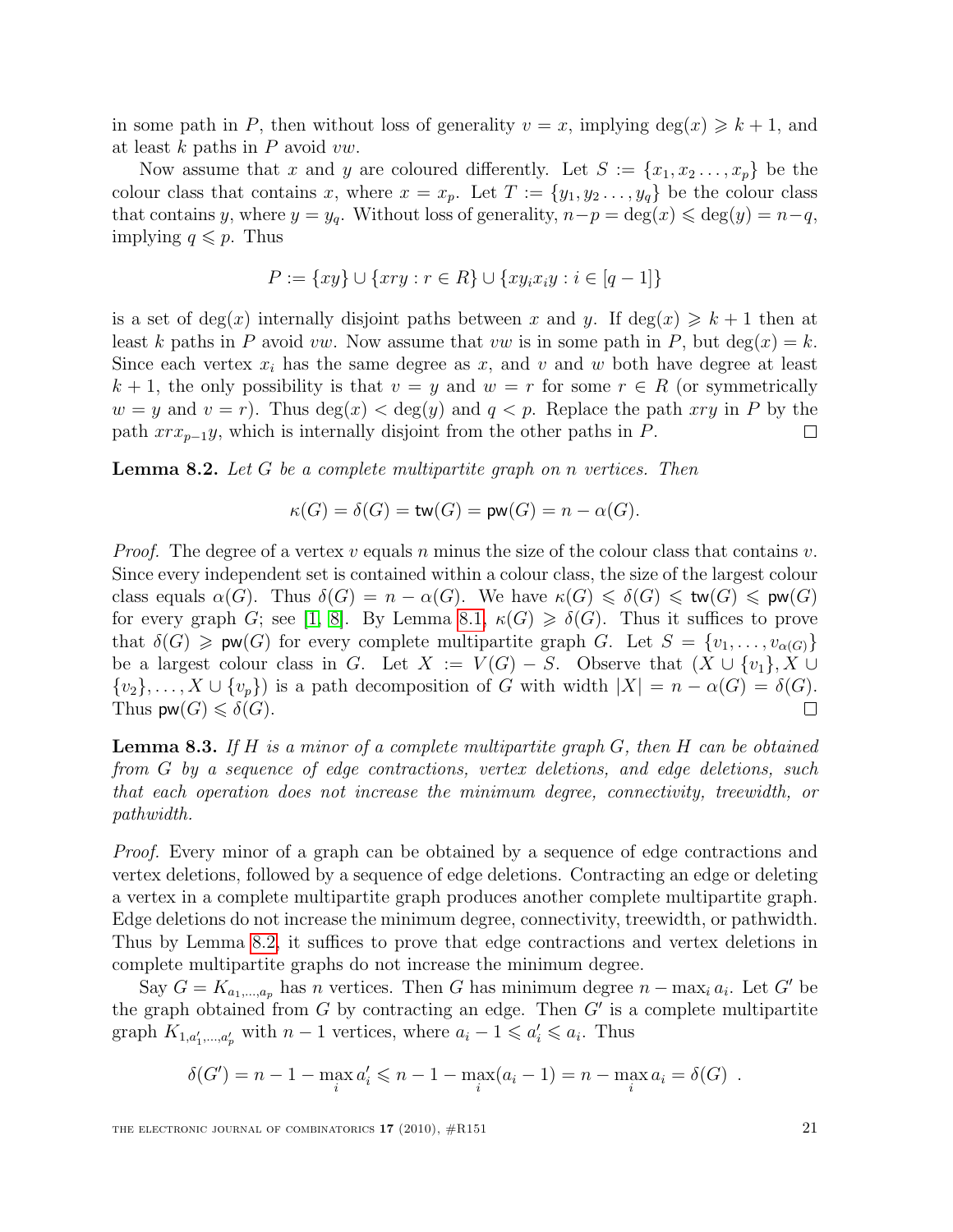Now let  $G'$  be the graph obtained from G by deleting a vertex. Then  $G'$  is a complete multipartite graph  $K_{a'_1,...,a'_p}$  with  $n-1$  vertices, where  $a_i-1 \leqslant a'_i \leqslant a_i$ . By the same argument as before,  $\delta(G') \leq \delta(G)$ .  $\Box$ 

We now state and prove our first characterisation.

<span id="page-21-0"></span>**Theorem 8.4.** For all  $k \geq 1$ , the following are equivalent for a complete multipartite graph G:

- (a)  $G \in \widehat{\mathcal{C}}_k$
- (b)  $G \in \mathcal{D}_k$
- (c) for some  $b \ge a \ge 1$  and  $p \ge 2$  such that  $k + 1 = a + (p 1)b$ ,

$$
G=K_{a,\underbrace{b,\ldots,b}_{p}}\;,
$$

and if  $p = 2$  then  $a = b$ .

Proof. (b)  $\implies$  (a): Say  $G \in \hat{\mathcal{D}}_k$ . By Lemma [2.1,](#page-2-2)  $\delta(G) = k + 1$ . By Lemma [8.2,](#page-20-0)  $\kappa(G) = k + 1$ . By [\(2\)](#page-7-1),  $G \in \widehat{C}_k$ .

(a)  $\implies$  (c): Consider a complete multipartite graph  $G \in \widehat{\mathcal{C}}_k$ . Thus  $\kappa(G) \geq k+1$  by Lemma [3.1.](#page-6-2) If  $\kappa(G) \geq k+2$  then  $\kappa(G-e) \geq k+1$  for any edge e of G, implying  $G \notin \widehat{\mathcal{C}}_k$ by Lemma [3.1.](#page-6-2) Now assume that  $\kappa(G) = k + 1$ . Thus  $\delta(G) = k + 1$  by Lemma [8.2.](#page-20-0)

Suppose on the contrary that adjacent vertices  $v$  and  $w$  in  $G$  both have degree at least k + 2. By Lemma [8.1,](#page-19-1)  $G - vw$  is k-connected, implying  $G \notin \widehat{C}_k$ . This contradiction proves that no two high-degree vertices in G are adjacent. If two vertices in a complete multipartite graph have distinct degrees, then they are adjacent. Thus the high-degree vertices in G have the same degree, and the vertices of G have at most two distinct degrees. Since the degree of each vertex v equals  $|V(G)|$  minus the number of vertices in the colour class that contains  $v$ , the colour classes of  $G$  have at most two distinct sizes. Hence for some  $b \ge a \ge 1$  and  $p, q \ge 1$ ,

$$
G = K_{\underbrace{a, \ldots, a, b, \ldots, b}_{q}}.
$$

Hence  $\kappa(G) = aq + b(p-1) = k+1$ . If  $a = b$  then, taking  $q = 1$ , we are done. Now assume that  $a < b$ . Thus  $q = 1$  as otherwise two high-degree vertices are adjacent. Thus

$$
G=K_{a,\underbrace{b,\ldots,b}_{p}}.
$$

Suppose on the contrary that  $p = 1$ . Then  $G = K_{a,b}$  and  $\kappa(G) = a$ . Contracting one edge in G gives  $K_{1,a-1,b-1}$ , which by Lemma [8.2](#page-20-0) also has connectivity a, implying  $G \notin \widehat{\mathcal{C}}_k$ . This contradiction proves that  $p \geq 2$ .

Now suppose that  $p = 2$ . Then  $G = K_{a,b,b}$  and  $\kappa(G) = a + b$ . Contracting one edge gives  $K_{1,a,b-1,b-1}$ , which by Lemma [8.2](#page-20-0) also has connectivity  $a + b$  (since  $a < b$ ), implying  $G \notin \widehat{C}_k$ . This contradiction proves that if  $p = 2$  then  $a = b$ .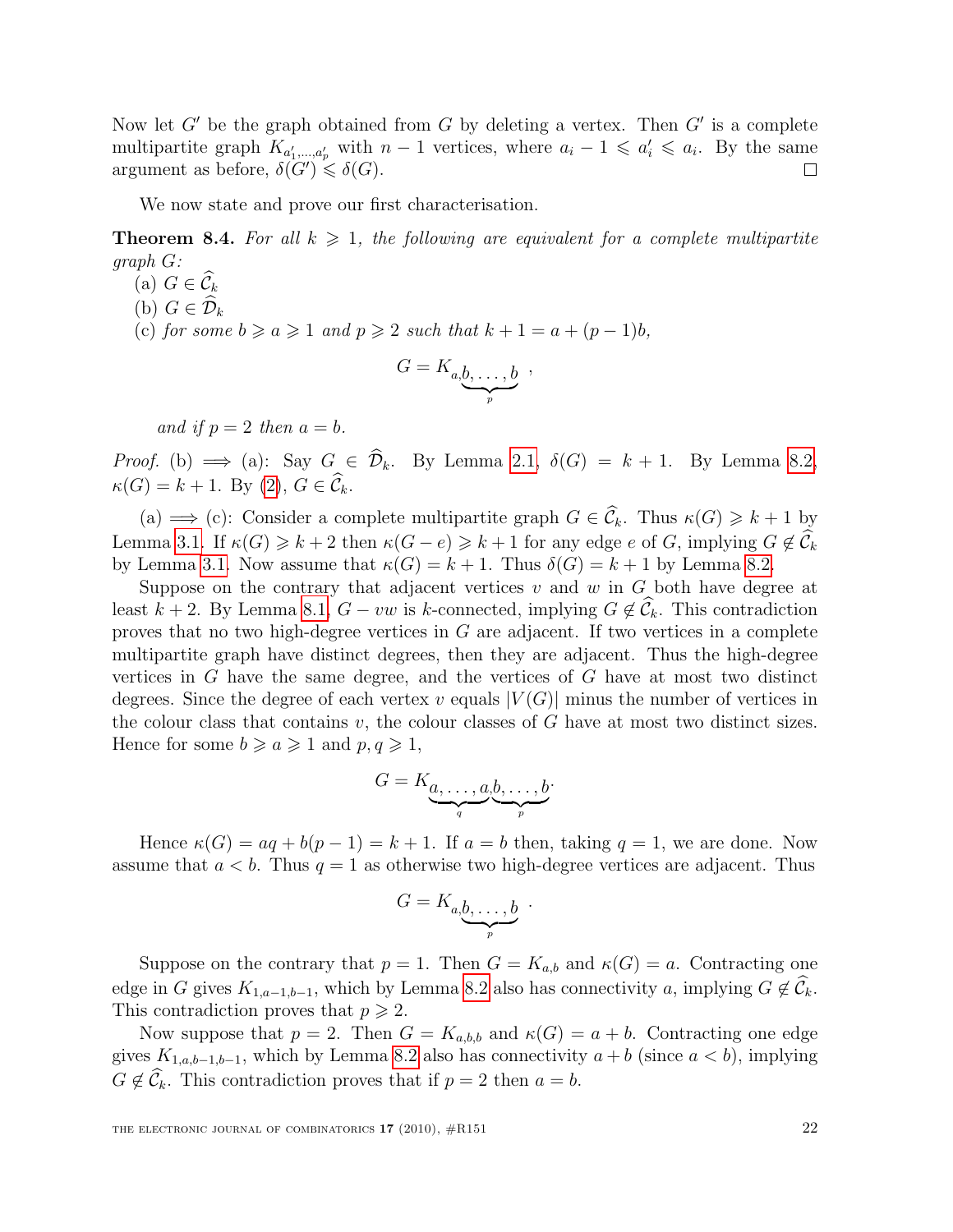(c) 
$$
\Longrightarrow
$$
 (b) Let 
$$
G=K_{a,\underbrace{b,\ldots,b}_{p}}\ ,
$$

for some  $b \ge a \ge 1$  and  $p \ge 2$ , such that  $k+1 = a+(p-1)b$  and if  $p = 2$  then  $a = b$ . Thus G has minimum degree  $k + 1$  by Lemma [8.2.](#page-20-0) Suppose on the contrary that  $G \notin \widehat{\mathcal{D}}_k$ . By Lemma [3.1,](#page-6-2) G has a proper minor H with  $\delta(H) \geq k + 1$ . By Lemma [8.3,](#page-20-1) every minor of G in the sequence from G to H has minimum degree at most  $k+1$ . Thus we can assume that H was obtained from G by a single edge contraction, a vertex deletion, or an edge deletion. In each case we prove that  $\delta(H) \leq k$ , which is the desired contradiction.

First suppose that  $H$  is obtained from  $G$  by an edge contraction. Then

(i) 
$$
H = K_{1,a-1,b-1} \underbrace{b,\ldots,b}_{p-1}
$$
 or (ii)  $H = K_{1,a,b-1,b-1} \underbrace{b,\ldots,b}_{p-2}$ .

In case (i),  $\delta(H) = 1 + (a - 1) + (b - 1) + (p - 2)b = k$ . In case (ii) with  $p \ge 3$ ,  $\delta(H) = 1 + a + 2(b-1) + (p-3)b = k$ . Now consider case (ii) with  $p = 2$ . By assumption,  $a = b$ . Thus  $H = K_{1,a,a-1,a-1}$  has minimum degree  $1 + 2(a - 1) = k$ .

Now suppose that  $H$  is obtained from  $G$  by a vertex deletion. Then

(i) 
$$
H = K_{a-1, \underbrace{b, \dots, b}_{p}}
$$
 or (ii)  $H = K_{a, b-1, \underbrace{b, \dots, b}_{p-1}}$ 

.

In case (i),  $\delta(H) = (a-1) + (p-1)b = k$ . In case (ii),  $\delta(H) = a + (b-1) + (p-2)b = k$ (since  $p \geqslant 2$ ).

In G, every edge is incident to a vertex of degree  $k + 1$ . Thus, if H is obtained from G by an edge deletion, then  $\delta(H) \leq k$ .  $\Box$ 

The remainder of this section is devoted to characterising the complete multipartite graphs in  $\widehat{T}_k$  and in  $\widehat{\mathcal{P}}_k$ . We start with a lemma about independent sets in complete multipartite graphs.

<span id="page-22-0"></span>**Lemma 8.5.** For every edge vw in a complete multipartite graph  $G$ , every independent set in  $G - vw$  is either  $\{v, w\}$  or is also independent in G. Thus if  $\alpha(G) \geq 2$  (that is, G is not a complete graph) then  $\alpha(G - vw) = \alpha(G)$ .

*Proof.* Let  $G' := G - vw$ . Let I be an independent set in G' that is not independent in G. Thus both v and w are in I. Let S be the colour class containing v. Every vertex not in  $S \cup \{w\}$  is adjacent to v in G'. Thus  $I \subseteq S \cup \{w\}$ . Every vertex in  $S - \{v\}$  is adjacent to w in G'. Thus  $I := \{v, w\}$ . Hence every independent set in G' is either  $\{v, w\}$  or is also independent in G. Thus  $\alpha(G') = \alpha(G)$  whenever  $\alpha(G) \geq 2$ .  $\Box$ 

To prove lower bounds on treewidth we use the following idea. Let G be a graph. Two subgraphs X and Y of G touch if  $X \cap Y \neq \emptyset$  or there is an edge of G between X and Y. A *bramble* in G is a set of pairwise touching connected subgraphs. The subgraphs are called bramble elements. A set S of vertices in G is a hitting set of a bramble  $\mathcal{B}$  if S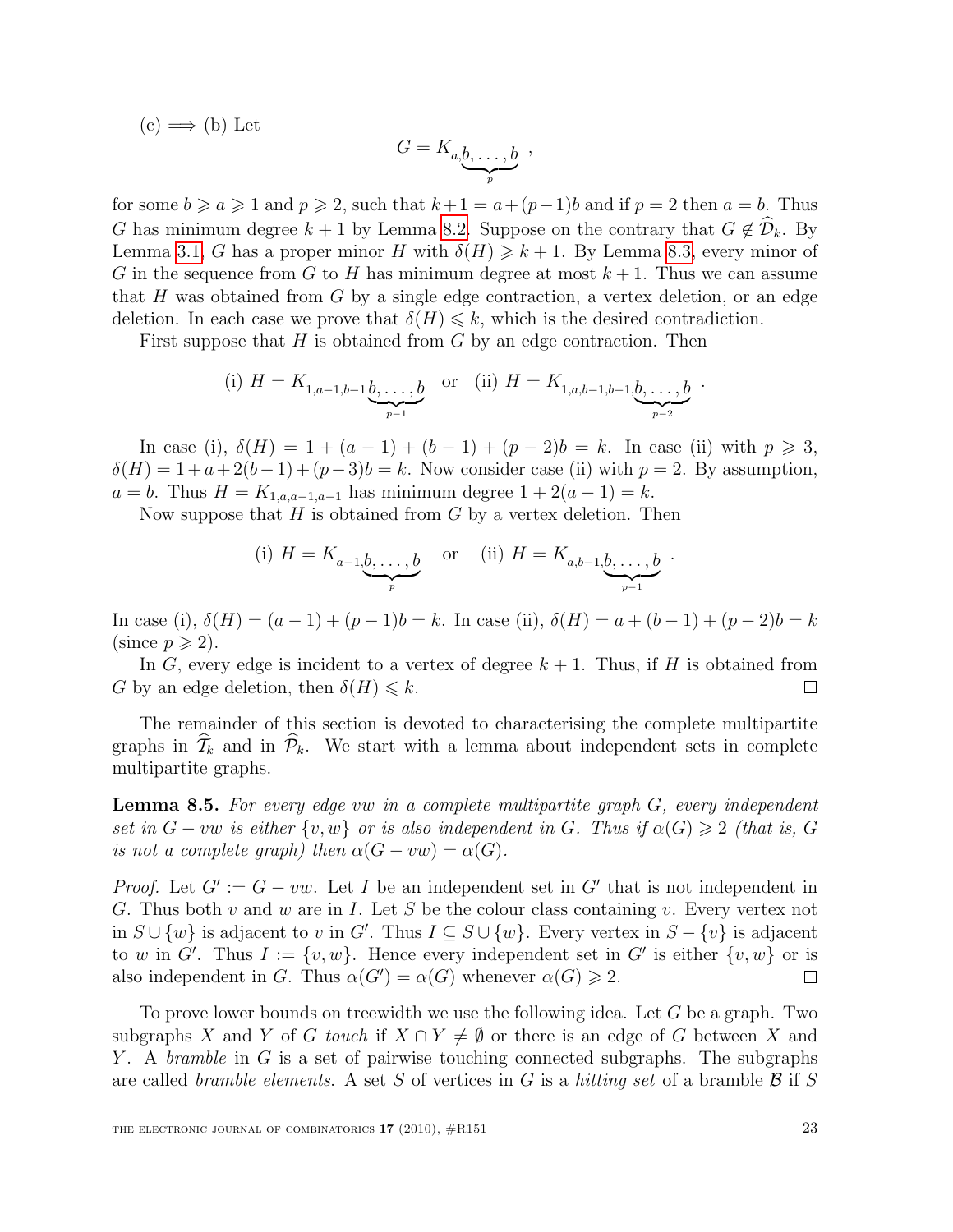intersects every element of  $\beta$ . The *order* of  $\beta$  is the minimum size of a hitting set. The following 'Treewidth Duality Theorem' shows the intimate relationship between treewidth and brambles.

<span id="page-23-0"></span>**Theorem 8.6** (Seymour and Thomas [\[26\]](#page-27-10)). A graph G has treewidth at least k if and only if G contains a bramble of order at least  $k + 1$ .

For example, say G is a complete multipartite graph on n vertices. Let S be a set of vertices in  $G$ , one from each colour class; that is,  $S$  is a maximum clique in  $G$ . Then it is easily seen that  $\mathcal{B} := E(G) \cup S$  is a bramble of order  $n - \alpha(G) + 1$ , and thus  $\text{tw}(G) \geqslant n - \alpha(G)$  by Theorem [8.6](#page-23-0) (confirming Lemma [8.2\)](#page-20-0). The next two lemmas give circumstances when an edge can be deleted from a complete multipartite graph without decreasing the treewidth.

<span id="page-23-2"></span>**Lemma 8.7.** Let G be a complete multipartite graph with  $\alpha(G) \geq 3$ , such that at least two colour classes contain at least two vertices. Let vw be an edge, where both v and w are in colour classes that contain at least two vertices. Then  $tw(G - vw) = tw(G)$ .

*Proof.* Say G has n vertices. Let  $G' := G - vw$ . By Lemmas [8.2](#page-20-0) and [8.5,](#page-22-0) tw(G) =  $n - \alpha(G) = n - \alpha(G')$ . Clearly  $\text{tw}(G') \leq \text{tw}(G)$ . Thus it suffices to prove that  $\text{tw}(G') \geq$  $n - \alpha(G')$ .

Since v and w are in colour classes that contain at least two vertices, there is a set S of vertices, such that both  $v$  and  $w$  are not in  $S$ , and each colour class has exactly one vertex in S. Thus S is a maximum clique in G and in G'. Let  $\mathcal{B} := E(G') \cup S$ .

We now prove that  $\mathcal B$  is a bramble in  $G'$ . Each element of  $\mathcal B$  induces a connected subgraph in G'. Every pair of vertices in S are adjacent. Say  $x \in S$  and  $pq \in E(G')$ . Since p and q have distinct colours, x is coloured differently from p or q, and thus x is adjacent to p or q (since  $x \neq v$  and  $x \neq w$ ). Hence x touches pq. Say  $pq \in E(G')$  and  $rs \in E(G')$ . If  $\{p,q\} \cap \{r,s\} \neq \emptyset$  then pq and rs touch. So assume that  $p,q,r,s$  are distinct. Thus there are at least two edges in G between  $\{p, q\}$  and  $\{r, s\}$ , one of which is not vw. Hence pq touches rs. Therefore  $\beta$  is a bramble in  $G'$ .

Let H be a minimum hitting set of B. If  $|H| \geq n - \alpha(G') + 1$ , then B has order at least  $n - \alpha(G') + 1$ , implying  $\text{tw}(G') \geq n - \alpha(G')$  by Theorem [8.6,](#page-23-0) and we are done. Now assume that  $|H| \leq n - \alpha(G')$ .

Since every edge of G' is in B, H is a vertex cover of G', and  $V(G') - H$  is an independent set of G'. Thus  $n - |H| \le \alpha(G')$ . Hence  $|H| = n - \alpha(G')$ , and  $V(G') - H$  is a maximum independent set of G'. By Lemma [8.5,](#page-22-0) every independent set of G' is  $\{v, w\}$ or is an independent set of G. Since  $\alpha(G') \geq 3$ ,  $\{v, w\}$  is not a maximum independent set. Hence  $V(G) - H$  is a maximum independent set of G. That is,  $V(G) - H$  is a colour class in G, which implies that H does not contain one vertex in  $S$ , and H is not a hitting set of  $\beta$ . This is the desired contradiction.  $\Box$ 

<span id="page-23-1"></span>**Lemma 8.8.** Let G be a complete multipartite graph with  $\alpha(G) \geq 2$ , and at least one singleton colour class. Let vw be an edge, where v is in a singleton colour class, and w is in a colour classes that contains at least two vertices. Then  $tw(G - vw) = tw(G)$ .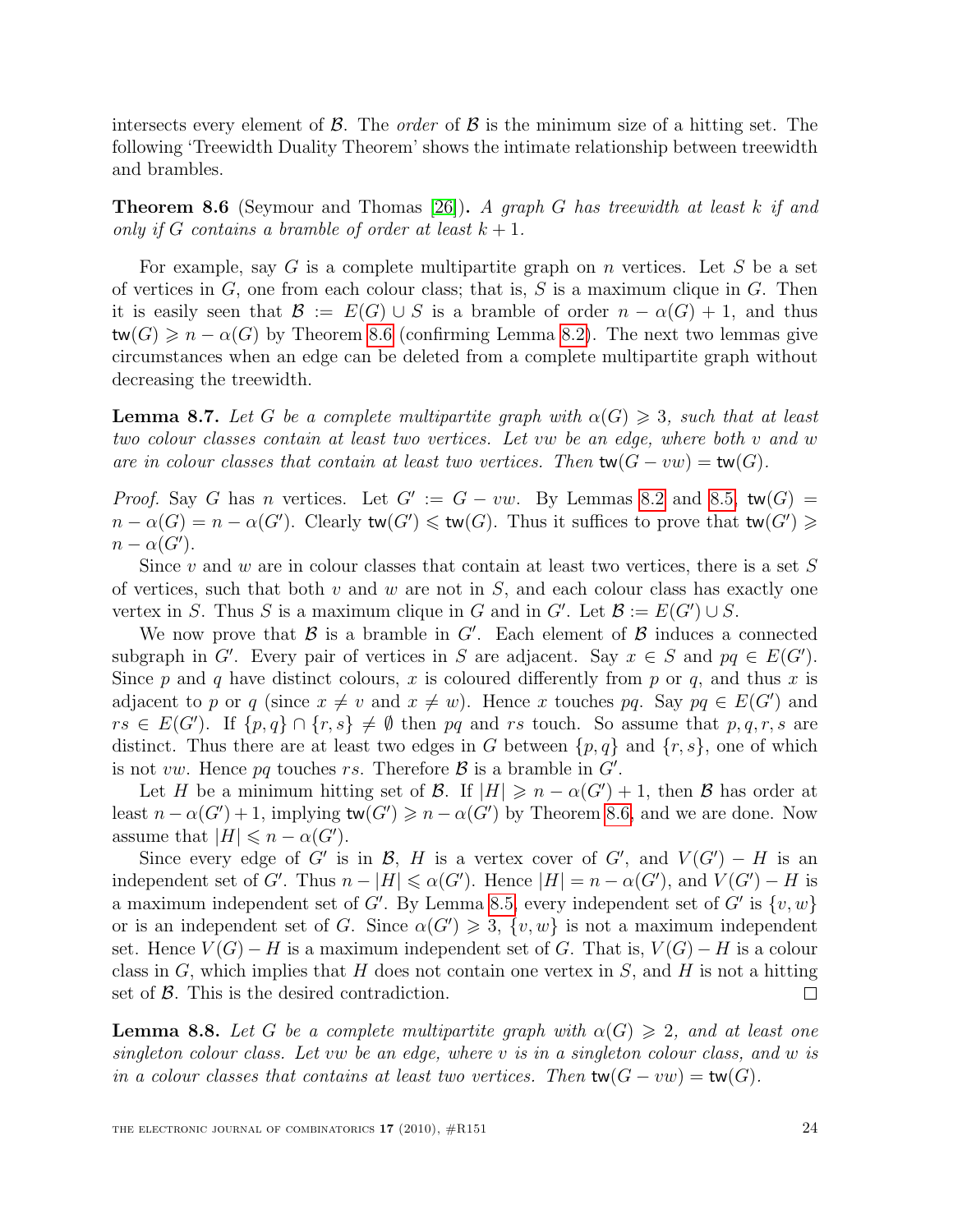*Proof.* Say G has n vertices. Let  $G' := G - vw$ . By Lemmas [8.2](#page-20-0) and [8.5,](#page-22-0) tw(G) =  $n - \alpha(G) = n - \alpha(G')$ . Clearly  $\text{tw}(G') \leq \text{tw}(G)$ . Thus it suffices to prove that  $\text{tw}(G') \geq$  $n - \alpha(G')$ .

By assumption, there is a set S of vertices, such that  $w \notin S$ , and every colour class has exactly one vertex in S. Thus  $v \in S$ . Note that S is a maximum clique in G and in  $G'$ . Let  $\mathcal{B} := E(G') \cup S$ .

We now prove that  $\mathcal B$  is a bramble in  $G'$ . Each element of  $\mathcal B$  induces a connected subgraph in G'. Every pair of vertices in S are adjacent. Consider  $v \in S$  and  $pq \in E(G')$ . Since v is in a singleton colour class, v is adjacent to both  $p$  and  $q$  in  $G$ , and thus v is adjacent to p or q in G'. Hence v touches pq. Now consider  $x \in S - \{v\}$  and  $pq \in E(G')$ . Since p and q have distinct colours, x is coloured differently from p or q, and thus x is adjacent to p or q (since  $x \neq v$  and  $x \neq w$ ). Hence x touches pq. Finally consider two edges  $pq \in E(G')$  and  $rs \in E(G')$ . If  $\{p,q\} \cap \{r,s\} \neq \emptyset$  then pq and rs touch. So assume that p, q, r, s are distinct. Thus there are at least two edges in G between  $\{p, q\}$  and  $\{r, s\}$ , one of which is not vw. Hence pq touches rs. Therefore  $\mathcal{B}$  is a bramble in  $G'$ .

Let H be a minimum hitting set of B. If  $|H| \geq n - \alpha(G') + 1$ , then B has order at least  $n - \alpha(G') + 1$ , implying  $\text{tw}(G') \geq n - \alpha(G')$  by Theorem [8.6,](#page-23-0) and we are done. Now assume that  $|H| \leq n - \alpha(G')$ .

Since every edge of G' is in B, H is a vertex cover of G', and  $V(G') - H$  is an independent set of G'. Thus  $n - |H| \le \alpha(G')$ . Hence  $|H| = n - \alpha(G')$ , and  $V(G') - H$  is a maximum independent set of G'. By Lemma [8.5,](#page-22-0) every independent set of G' is  $\{v, w\}$ or is an independent set of G. If  $V(G') - H = \{v, w\}$  then H does not contain v, and H is not a hitting set of B, which is a contradiction. Otherwise,  $V(G) - H$  is a maximum independent set of G. That is,  $V(G) - H$  is a colour class in G, which implies that H does not contain some vertex in  $S$ , and  $H$  is not a hitting set of  $\beta$ . This is the desired contradiction.  $\Box$ 

<span id="page-24-0"></span>**Theorem 8.9.** For all  $k \geq 1$ , the following are equivalent for a complete multipartite graph G:

(a)  $G \in \widehat{T}_k$ <br>(b)  $G \in \widehat{\mathcal{P}}_k$ (b)  $G \in \mathcal{P}_k$ (c)  $G = K_{k+2}$ , or  $k \geqslant 3$  is odd and  $G = K_{2}, \ldots, 2$  $(k+3)/2$ .

*Proof.* (b)  $\implies$  (a): Say  $G \in \hat{\mathcal{P}}_k$ . By Lemma [3.1,](#page-6-2)  $\mathsf{pw}(G) = k + 1$ . By Lemma [8.2,](#page-20-0)  $tw(G) = k + 1$ . By [\(4\)](#page-7-2),  $G \in \widehat{\mathcal{T}}_k$ .

(a)  $\implies$  (c): Say  $G \in \hat{\mathcal{T}}_k$ . By Lemma [3.1,](#page-6-2)  $\mathsf{tw}(G) \geq k+1$ . If  $\mathsf{tw}(G) \geq k+2$  then  $\mathsf{tw}(G - v) \geq k + 1$  for any vertex v of G, implying  $G \notin \widehat{\mathcal{T}}_k$  by Lemma [3.1.](#page-6-2) Now assume that  $\mathsf{tw}(G) = k + 1$ . Thus  $\delta(G) = k + 1$  by Lemma [8.2,](#page-20-0) and  $G \in \widehat{\mathcal{D}}_k$  by [\(3\)](#page-7-3). By Theorem [8.4,](#page-21-0)

$$
G=K_{a,\underbrace{b,\ldots,b}_{p}}\ ,
$$

for some  $b \ge a \ge 1$  and  $p \ge 2$ , such that  $k + 1 = a + (p - 1)b$  and if  $p = 2$  then  $a = b$ .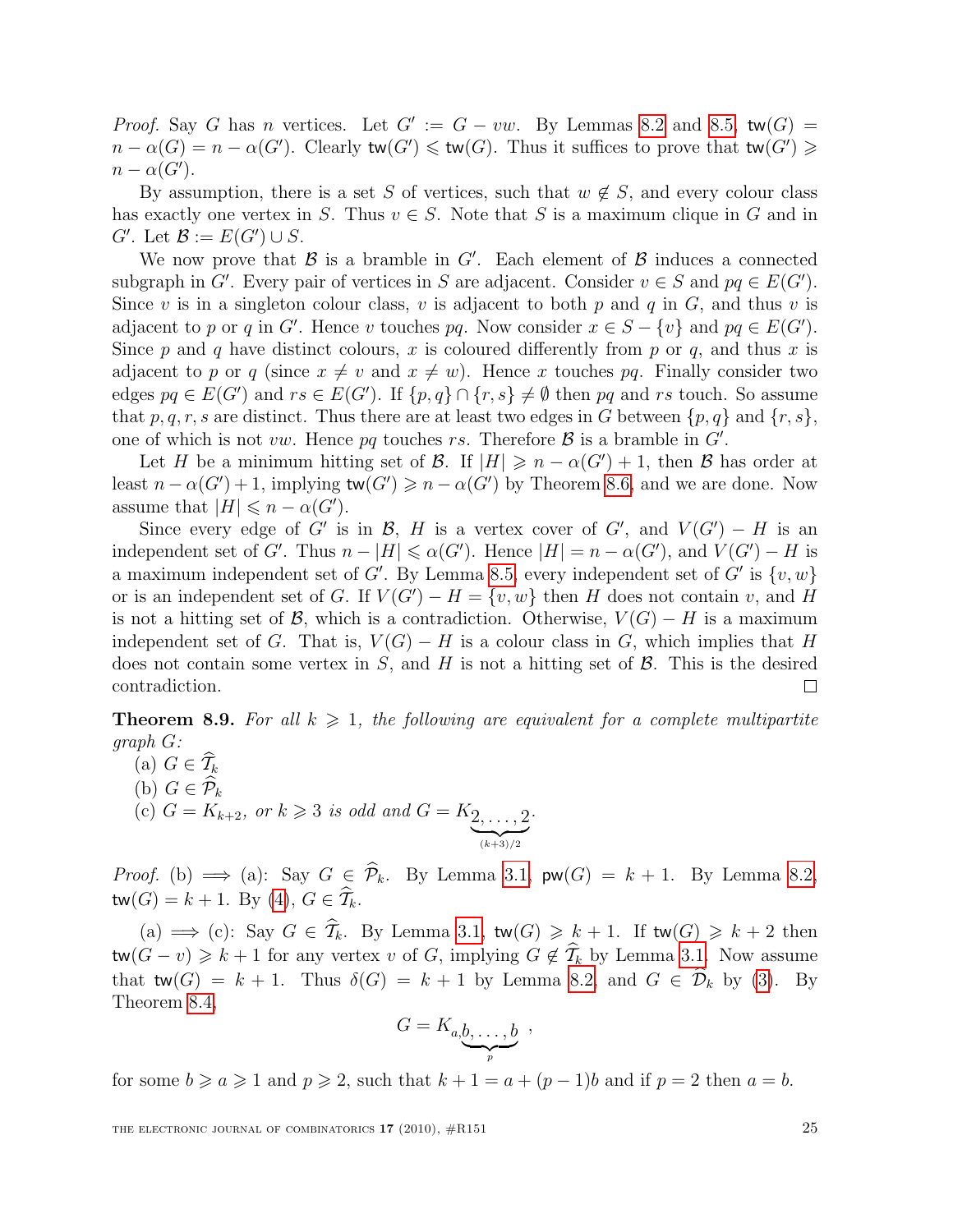**Case.**  $b = 1$ : Then  $a = 1$  and  $G = K_{k+2}$ , and we are done.

**Case.**  $b = 2$ : Then  $k + 3 = a + 2p$ . If  $a = 1$ , then by Lemma [8.8,](#page-23-1)  $tw(G - e) = tw(G)$ for some edge e of G, implying  $G \notin \mathcal{T}_k$  by Lemma [3.1.](#page-6-2) Otherwise  $a = 2$ . Thus  $k = 2p - 1$ is odd, and  $k \geqslant 3$  since  $p \geqslant 2$ . Hence

$$
G=K_{\underbrace{2,\ldots,2}_{(k+3)/2}}.
$$

**Case.**  $\mathbf{b} \geqslant 3$ : Then  $\alpha(G) \geqslant 3$ . Since  $p \geqslant 2$ , there are at least two colour class that contain at least two vertices, and by Lemma [8.7,](#page-23-2)  $tw(G - e) = tw(G)$  for some edge e of G, implying  $G \notin \mathcal{T}_k$  by Lemma [3.1.](#page-6-2)

(c)  $\implies$  (b): If  $G = K_{k+2}$  then  $G \in \widehat{\mathcal{P}}_k$  by Lemma [3.1.](#page-6-2) Now assume that  $k \geq 3$  is odd and

$$
G=K_{\underbrace{2,\ldots,2}_{(k+3)/2}}.
$$

Thus  $\mathsf{pw}(G) = k+1$  by Lemma [8.2.](#page-20-0) Suppose on the contrary that  $G \notin \widehat{\mathcal{P}}_k$ . By Lemma [3.1,](#page-6-2) G has a proper minor H with  $\mathsf{pw}(H) \geq k+1$ . By Lemma [8.3,](#page-20-1) every minor of G in the sequence from G to H has pathwidth at most  $k + 1$ . Thus we can assume that H was obtained from G by a single edge contraction, a vertex deletion, or an edge deletion. Since an edge contraction or a vertex deletion produce another complete multipartite graph, and the minimum degree of a complete multipartite graph equals its pathwidth (Lemma [8.2\)](#page-20-0), the same proof used in Theorem [8.4](#page-21-0) shows that  $\mathsf{pw}(H) \leq k$ . Now assume that  $H = G-vw$ for some edge vw of G. Let x be the other vertex in the colour class that contains v. Let y be the other vertex in the colour class that contains w. Let  $S := V(G) - \{v, w, x, y\}.$ Then  $(S \cup \{v, y\}, S \cup \{x, y\}, S \cup \{x, w\})$  is a path decomposition of H with width k, which is the desired contradiction.  $\mathbf{L}$ 

Open Problem 8.10. Complete multipartite graphs have diameter 2. Are there gener-alisations of Theorems [8.4](#page-21-0) and [8.9](#page-24-0) for all diameter-2 graphs in  $\widehat{\mathcal{D}}_k$  or in  $\widehat{\mathcal{T}}_k$ ?

#### Acknowledgements

Thanks to Vida Dujmović who first proved Lemma [6.5.](#page-12-3)

#### References

- <span id="page-25-1"></span>[1] Hans L. Bodlaender. A partial k-arboretum of graphs with bounded treewidth.  $Theoret. Comput. Sci., 209(1-2):1-45, 1998. doi:10.1016/S0304-3975(97)00228-4.$  $Theoret. Comput. Sci., 209(1-2):1-45, 1998. doi:10.1016/S0304-3975(97)00228-4.$  $Theoret. Comput. Sci., 209(1-2):1-45, 1998. doi:10.1016/S0304-3975(97)00228-4.$
- <span id="page-25-0"></span>[2] Hans L. Bodlaender and Thomas Wolle. Contraction degeneracy on cographs. Tech. Rep. UU-CS-2004-031, Department of Information and Computing Sciences, Utrecht University, 2004. [http://www.cs.uu.nl/research/techreps/](http://www.cs.uu.nl/research/techreps/UU-CS-2004-031.html) [UU-CS-2004-031.html](http://www.cs.uu.nl/research/techreps/UU-CS-2004-031.html).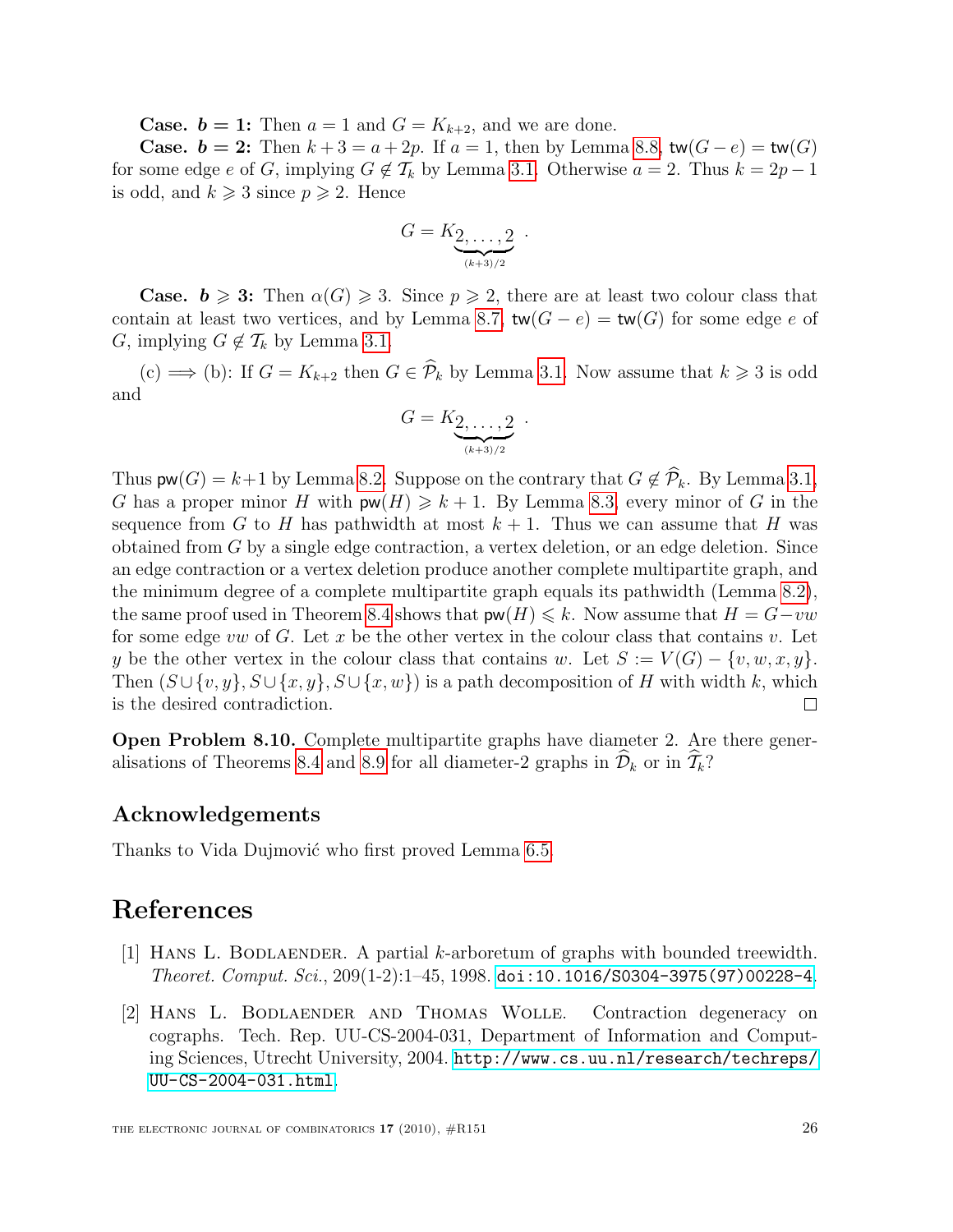- <span id="page-26-0"></span>[3] Hans L. Bodlaender, Thomas Wolle, and Arie M. C. A. Koster. Contraction and treewidth lower bounds. J. Graph Algorithms Appl.,  $10(1)$ :5–49, 2006. <http://jgaa.info/accepted/2006/BodlaenderWolleKoster2006.10.1.pdf>.
- <span id="page-26-6"></span>[4] DRAGO BOKAL, EVA CZABARKA, LÁSZLÓ A. SZÉKELY, AND IMRICH VRŤO. Graph minors and the crossing number of graphs. Electron. Notes Discrete Math.,  $28:169-175$ ,  $2007$ . [doi:10.1016/j.endm.2007.01.024](http://dx.doi.org/10.1016/j.endm.2007.01.024).
- <span id="page-26-7"></span>[5] DRAGO BOKAL, GAŠPER FIJAVŽ, AND BOJAN MOHAR. The minor crossing number. SIAM J. Discrete Math., 20(2):344–356, 2006. [doi:10.1137/05062706X](http://dx.doi.org/10.1137/05062706X).
- <span id="page-26-8"></span>[6] DRAGO BOKAL, GAŠPER FIJAVŽ, AND DAVID R. WOOD. The minor crossing number of graphs with an excluded minor. *Electron. J. Combin.*, 15(R4), 2008. [http://www.combinatorics.org/Volume](http://www.combinatorics.org/Volume_15/Abstracts/v15i1r4.html) 15/Abstracts/v15i1r4.html.
- <span id="page-26-14"></span>[7] JANKA CHLEBÍKOVÁ. The structure of obstructions to treewidth and pathwidth. Discrete Appl. Math.,  $120(1-3):61-71$ ,  $2002$ . [doi:10.1016/S0166-218X\(01\)00281-5](http://dx.doi.org/10.1016/S0166-218X(01)00281-5).
- <span id="page-26-5"></span>[8] Reinhard Diestel. Graph theory, vol. 173 of Graduate Texts in Mathematics. Springer, 2nd edn., 2000. <http://diestel-graph-theory.com/index.html>.
- <span id="page-26-1"></span>[9] Gabriel A. Dirac. A property of 4-chromatic graphs and some remarks on critical graphs. *J. London Math. Soc.*, 27:85–92, 1952. [doi:10.1112/jlms/s1-27.1.85](http://dx.doi.org/10.1112/jlms/s1-27.1.85).
- <span id="page-26-9"></span>[10] GABRIEL A. DIRAC. On the four-colour conjecture. *Proc. London Math. Soc.* (3), 13:193–218, 1963.
- <span id="page-26-4"></span>[11] GAŠPER FIJAVŽ. Graphs Minors and Connectivity. Ph.D. thesis, Univerity of Ljubljana, Slovenia, 2001.
- <span id="page-26-10"></span>[12] GAŠPER FIJAVŽ. Minor-minimal 5-connected projective planar graphs, 2002. Submitted.
- <span id="page-26-12"></span>[13] GAŠPER FIJAVŽ. Minor-minimal 6-regular graphs in the Klein bottle. *European J.*  $Combin., 25(6):893-898, 2004.$  [doi:10.1016/j.ejc.2003.09.021](http://dx.doi.org/10.1016/j.ejc.2003.09.021).
- <span id="page-26-11"></span>[14] GAŠPER FIJAVŽ. Contractions of 6-connected toroidal graphs. J. Combin. Theory Ser. B,  $97(4):553-570$ ,  $2007$ . [doi:10.1016/j.jctb.2006.09.003](http://dx.doi.org/10.1016/j.jctb.2006.09.003).
- <span id="page-26-13"></span>[15] GAŠPER FIJAVŽ AND BOJAN MOHAR.  $K_6$ -minors in projective planar graphs. Combinatorica, 23(3):453-465, 2003. [doi:10.1007/s00493-003-0027-y](http://dx.doi.org/10.1007/s00493-003-0027-y).
- <span id="page-26-2"></span>[16] HUGO HADWIGER. Über eine Klassifikation der Streckenkomplexe. Vierteljschr. Naturforsch. Ges. Zürich, 88:133-142, 1943.
- <span id="page-26-3"></span>[17] Rudolf Halin and Heinz A. Jung. Uber Minimalstrukturen von Graphen, ins- ¨ besondere von *n*-fach zusammenhängenden Graphen. *Math. Ann.*, 152:75–94, 1963.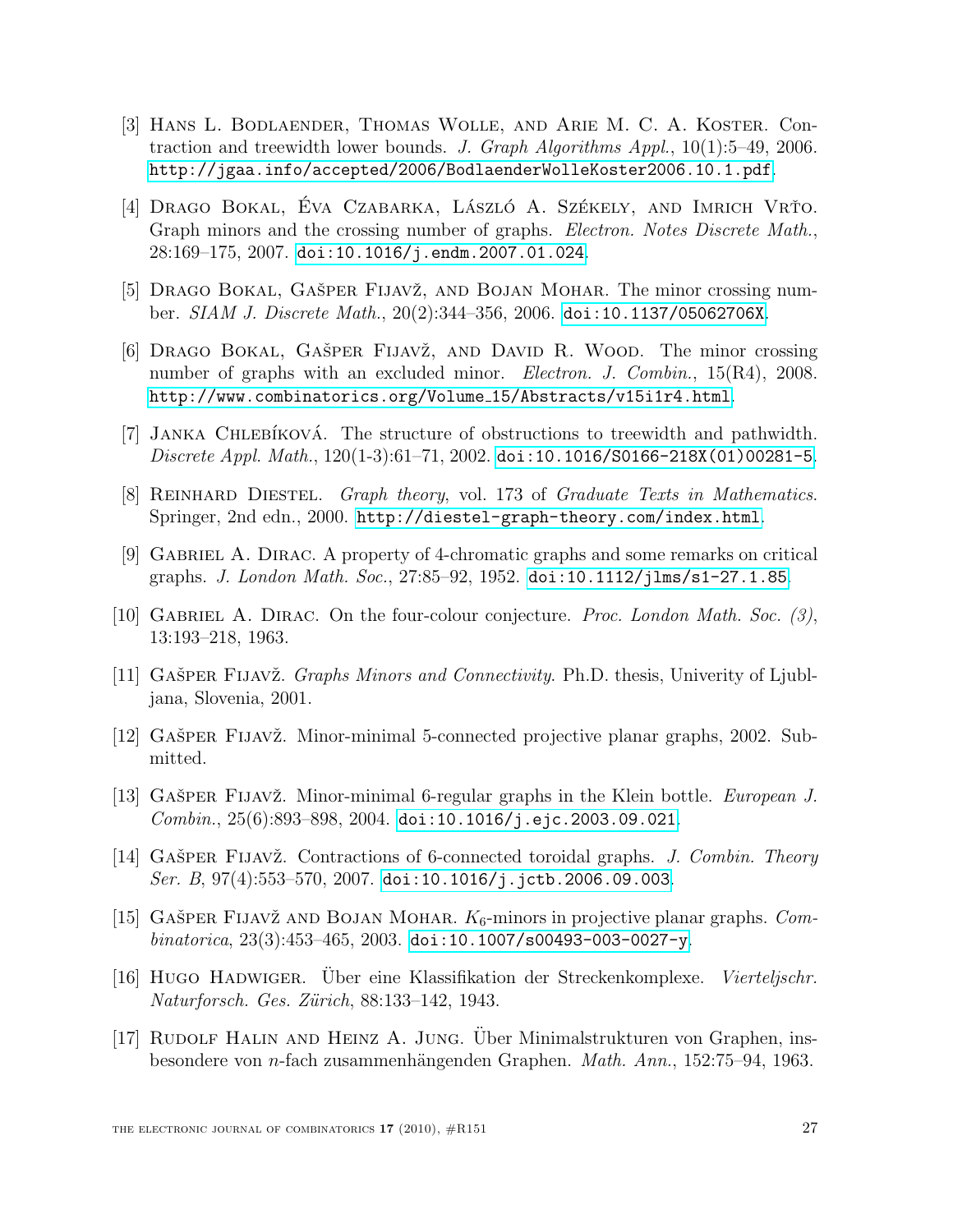- <span id="page-27-1"></span>[18] Arie M. C. A. Koster, Thomas Wolle, and Hans L. Bodlaender. Degree-based treewidth lower bounds. In SOTIRIS E. NIKOLETSEAS, ed., *Proc.* 4th International Workshop on Experimental and Efficient Algorithms (WEA '05), vol. 3503 of *Lecture Notes in Computer Science*, pp. 101–112. Springer, 2005. [doi:10.1007/11427186](http://dx.doi.org/10.1007/11427186_11) 11.
- <span id="page-27-6"></span>[19] Matthias Kriesell. A survey on contractible edges in graphs of a prescribed vertex connectivity. Graphs Combin., 18(1):1–30, 2002. [doi:10.1007/s003730200000](http://dx.doi.org/10.1007/s003730200000).
- <span id="page-27-8"></span>[20] Brian Lucena. Achievable sets, brambles, and sparse treewidth obstructions. Discrete Appl. Math.,  $155(8)$ :1055-1065, 2007. [doi:10.1016/j.dam.2006.11.006](http://dx.doi.org/10.1016/j.dam.2006.11.006).
- <span id="page-27-4"></span>[21] WOLFGANG MADER. Homomorphiesätze für Graphen. *Math. Ann.*, 178:154–168, 1968.
- <span id="page-27-7"></span>[22] Wolfgang Mader. High connectivity keeping sets in graphs and digraphs. Discrete  $Math., 302(1-3):173-187, 2005.$  [doi:10.1016/j.disc.2004.07.032](http://dx.doi.org/10.1016/j.disc.2004.07.032).
- <span id="page-27-5"></span>[23] JOHN MAHARRY. An excluded minor theorem for the octahedron. J. Graph Theory,  $31(2):95-100, 1999.$  [doi:10.1002/jgt.20272](http://dx.doi.org/10.1002/jgt.20272).
- <span id="page-27-9"></span>[24] SIDDHARTHAN RAMACHANDRAMURTHI. The structure and number of obstructions to treewidth.  $SIAM$  J. Discrete Math.,  $10(1):146-157$ , 1997. [doi:10.1137/S0895480195280010](http://dx.doi.org/10.1137/S0895480195280010).
- <span id="page-27-0"></span>[25] Neil Robertson and Paul D. Seymour. Graph minors I–XXIII. J. Combin. Theory Ser. B, 1983–2010.
- <span id="page-27-10"></span>[26] Paul D. Seymour and Robin Thomas. Graph searching and a minmax theorem for tree-width. J. Combin. Theory Ser. B, 58(1):22–33, 1993. [doi:10.1006/jctb.1993.1027](http://dx.doi.org/10.1006/jctb.1993.1027).
- <span id="page-27-3"></span>[27] William T. Tutte. A theory of 3-connected graphs. Nederl. Akad. Wetensch. *Proc. Ser. A*  $64 = Indag$ . *Math.*, 23:441-455, 1961.
- <span id="page-27-13"></span>[28] William T. Tutte. How to draw a graph. Proc. London Math. Soc., 13(3):743–768, 1963.
- <span id="page-27-11"></span>[29] KLAUS WAGNER. Über eine Eigenschaft der ebene Komplexe. Math. Ann., 114:570– 590, 1937. [doi:10.1007/BF01594196](http://dx.doi.org/10.1007/BF01594196).
- <span id="page-27-12"></span>[30] Hassler Whitney. 2-Isomorphic Graphs. Amer. J. Math., 55(1-4):245–254, 1933.
- <span id="page-27-2"></span>[31] THOMAS WOLLE AND HANS L. BODLAENDER. A note on edge contraction. Tech. Rep. UU-CS-2004-028, Department of Information and Computing Sciences, Utrecht University, 2004. [http://www.cs.uu.nl/research/techreps/UU-CS-2004-028.](http://www.cs.uu.nl/research/techreps/UU-CS-2004-028.html) [html](http://www.cs.uu.nl/research/techreps/UU-CS-2004-028.html).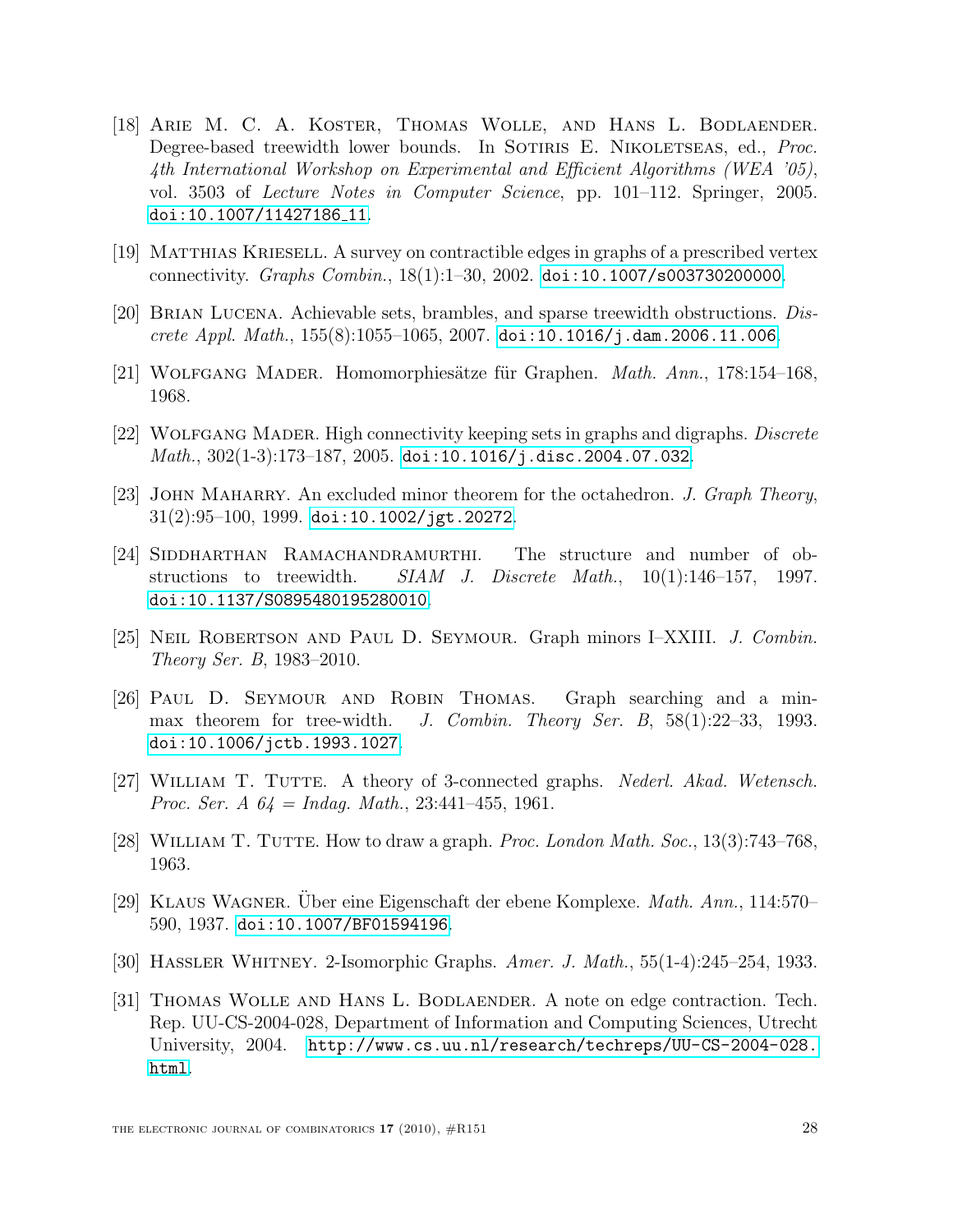- <span id="page-28-0"></span>[32] Thomas Wolle, Arie M. C. A. Koster, and Hans L. Bodlaender. A note on contraction degeneracy. Tech. Rep. UU-CS-2004-042, Department of Information and Computing Sciences, Utrecht University, 2004. [http://www.cs.uu.nl/](http://www.cs.uu.nl/research/techreps/UU-CS-2004-042.html) [research/techreps/UU-CS-2004-042.html](http://www.cs.uu.nl/research/techreps/UU-CS-2004-042.html).
- <span id="page-28-1"></span>[33] DOUGLAS R. WOODALL. A short proof of a theorem of Dirac's about Hadwiger's conjecture. J. Graph Theory,  $16(1)$ :79–80, 1992. [doi:10.1002/jgt.3190160109](http://dx.doi.org/10.1002/jgt.3190160109).
- <span id="page-28-2"></span>[34] BERNHARDINE ZEIDL. Uber 4- und 5-chrome Graphen. Monatsh. Math., 62:212–218, 1958.

#### <span id="page-28-3"></span>A Graphs with Minimum Degree Four

<span id="page-28-4"></span>In this appendix we prove the following result.

**Theorem A.1.** Every graph with minimum degree at least 4 contain a 4-connected minor.

The following stronger result enables an inductive proof of Theorem [A.1.](#page-28-4)

**Lemma A.2.** Let G be a graph with at least 5 vertices, such that the vertices of degree at most 3 induce a clique. Then G contains a 4-connected minor.

*Proof.* Let G be a counterexample with the minimum number of vertices. Let  $K =$  $\{v_1, \ldots, v_{|K|}\}\$  denote the (possibly empty) clique of vertices of degree at most 3.

In each case below we exhibit a proper minor  $G'$  of G, for which it is easy to verify that the vertices of degree at most 3 induce a clique. Moreover,  $|V(G')| \geq 5$  since there is a vertex of degree at least 4 in  $G$ , whose degree does not decrease in  $G'$ . Thus  $G'$  satisfies the conditions of the lemma, which contradicts the minimality of G.

If e is an edge incident to a vertex of degree at most 2, then let  $G' := G/e$ . Now assume that  $\delta(G) \geqslant 3$ .

Let S be a minimal separator in G, and let  $\{G_1, G_2\}$  be the corresponding separation, so that  $S = V(G_1 \cap G_2)$ . Without loss of generality,  $K \subseteq G_1$ . If  $|S| = 1$ , then let  $G' := G_2$ . If  $|S| = 2$ , say  $S = \{s_1, s_2\}$ , then there exists an  $s_1-s_2$  path in  $G_1$ , and so  $G' := G_2 + s_1s_2$ is the desired minor.

Thus G is 3-connected and each vertex in K has degree 3. Let  $N(K)$  denote the subgraph induced by the neighbours of  $K$ .

First suppose that  $|K| = 2$ . Both  $v_1$  and  $v_2$  have at least two neighbours in  $N(K)$ . If  $|N(K)| \geq 3$ , then at most one vertex is adjacent to both  $v_1$  and  $v_2$ . Let  $G' := G/v_1v_2$ . If, on the other hand,  $N(K) = \{u_1, u_2\}$ , then let G' be obtained from G by contracting the triangle  $v_1v_2u_1$ . Since G has a vertex of degree at least 4 other than  $u_1, u_2$ , so does G'.

If  $|K| = 1$  or  $|K| = 3$  then  $|N(K)| = 3$ . Every vertex of  $N(K)$  is adjacent to exactly one vertex of K, so G has more than  $|K| + |N(K)|$  vertices. If  $N(K)$  induces a clique, then let  $G' := G - V(K)$ . Otherwise let  $u_1$  be a vertex whose degree in  $N(K)$  is as